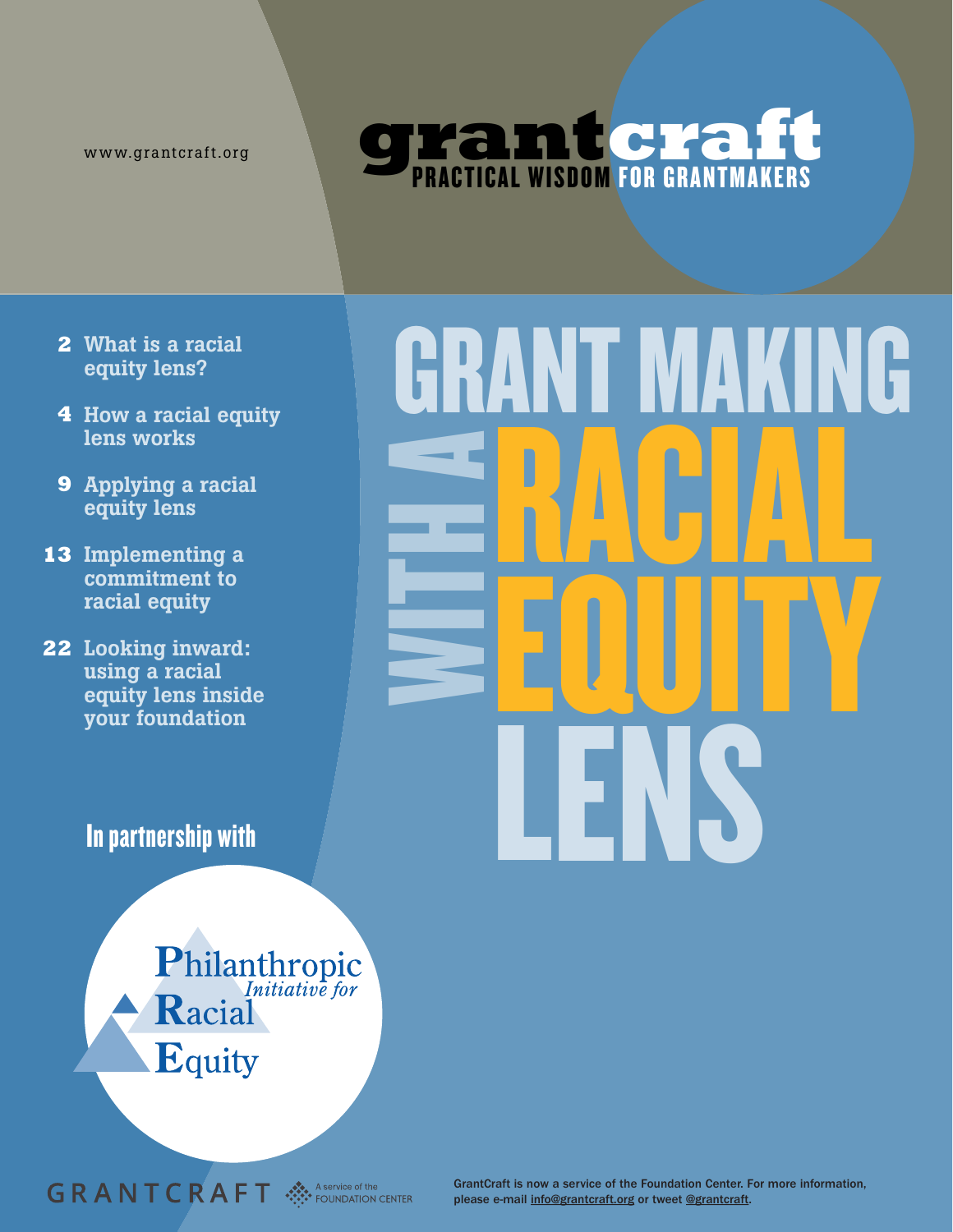## grant making with a racial equity lens

#### PAGE<sub>2</sub> **What Is a Racial Equity Lens?**

For grant makers and foundation leaders, using a racial equity lens means paying disciplined attention to race and ethnicity while analyzing problems, looking for solutions, and defining success. Some use the approach to enhance their own perspectives on grant making; others adopt it as part of a commitment endorsed across their foundations.

#### PAGE 4 **How a Racial Equity Lens Works**

A racial equity lens is valuable because it sharpens grant makers' insights and improves the outcomes of their work. People who use the approach say it helps them to see patterns, separate symptoms from causes, and identify new solutions for their communities or fields.

## PAGE<sub>9</sub>

#### **Applying a Racial Equity Lens: Skills and Strategies**

Where, specifically, does a racial equity lens get put to use by individual grant makers? The answer is simple: everywhere. A keen awareness of

race and ethnicity, and of their impact on access to power and opportunity, is a distinct asset when applying the classic skills of effective grant making.

#### PAGE 13 **Implementing a Commitment to Racial Equity: Policies and Practices**

When a foundation decides to focus on racial equity, how does that commitment get translated into the organization's goals and routines? Foundation leaders and program staff share examples of what they have learned about applying a racial equity lens to their programming, operations, and external affairs.

#### PAGE 22 **Looking Inward: Using a Racial Equity Lens Inside Your Foundation**

Grant makers who have championed racial equity within their foundations describe a handful of tactics for getting over the predictable hurdles. Ground the discussion of racial equity in the foundation's mission, they say, be open to learning, and be upfront about your goals. But don't lose sight of the possibility of resistance and setbacks.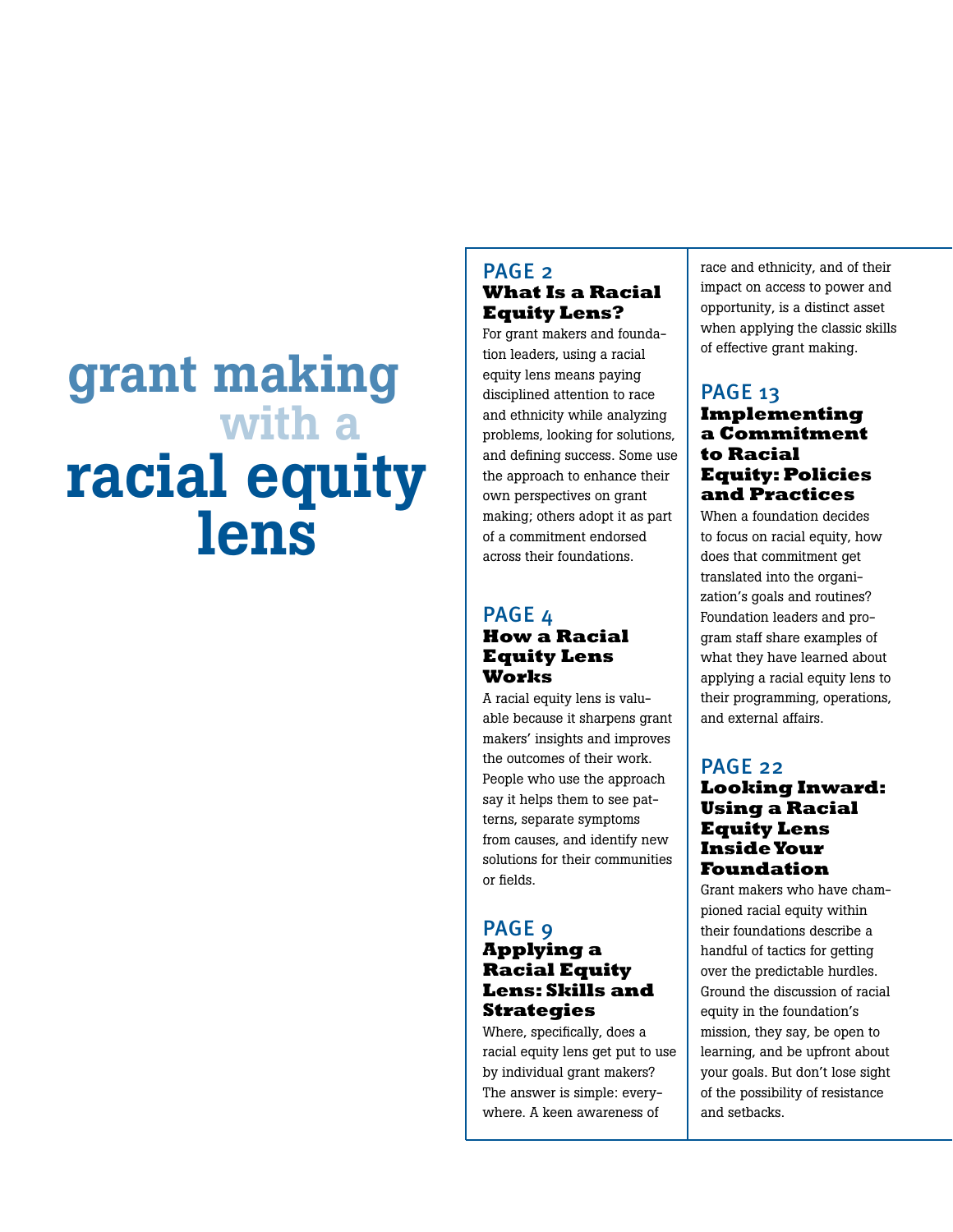## contents

#### **Special Features**

- 8 Your Race/Your Role: Reflections from Grant Makers
- 19 Racial Equity Resources
- 20 Three Foundation Tools for Activating a Racial Equity Lens
- **27** Questions to Ask Inside Your Foundation
- **28** Ways to Use This Guide

## **IN THIS GUIDE,** grant

makers explain why a focus on racial equity gives them a powerful "lens" for understanding and advancing their work. Drawing on firsthand experiences, the guide offers advice on promoting and deepening your foundation's commitment to racial equity, both internally and in the programs you support.

*This guide was developed by GrantCraft in partnership with the Philanthropic Initiative for Racial Equity (PRE). It was written by Julie Quiroz-Martinez in collaboration with Lori Villarosa for PRE and Anne Mackinnon for Grantcraft. It is part of the GrantCraft series.*

*Underwriting for this guide was provided by the Ford Foundation and the Charles Stewart Mott Foundation.* 

*Publications and videos in this series are not meant to give instructions or prescribe solutions; rather, they are intended to spark ideas, stimulate discussion, and suggest possibilities. Comments about this guide or other GrantCraft materials may be sent to Jan Jaffe, project leader, at j.jaffe@grantcraft.org.*

*To order copies or download .pdf versions of our publications, please visit www.grantcraft.org.*

*You are welcome to excerpt, copy, or quote from GrantCraft materials, with attribution to GrantCraft and inclusion of the copyright.*

*© 2007 GrantCraft*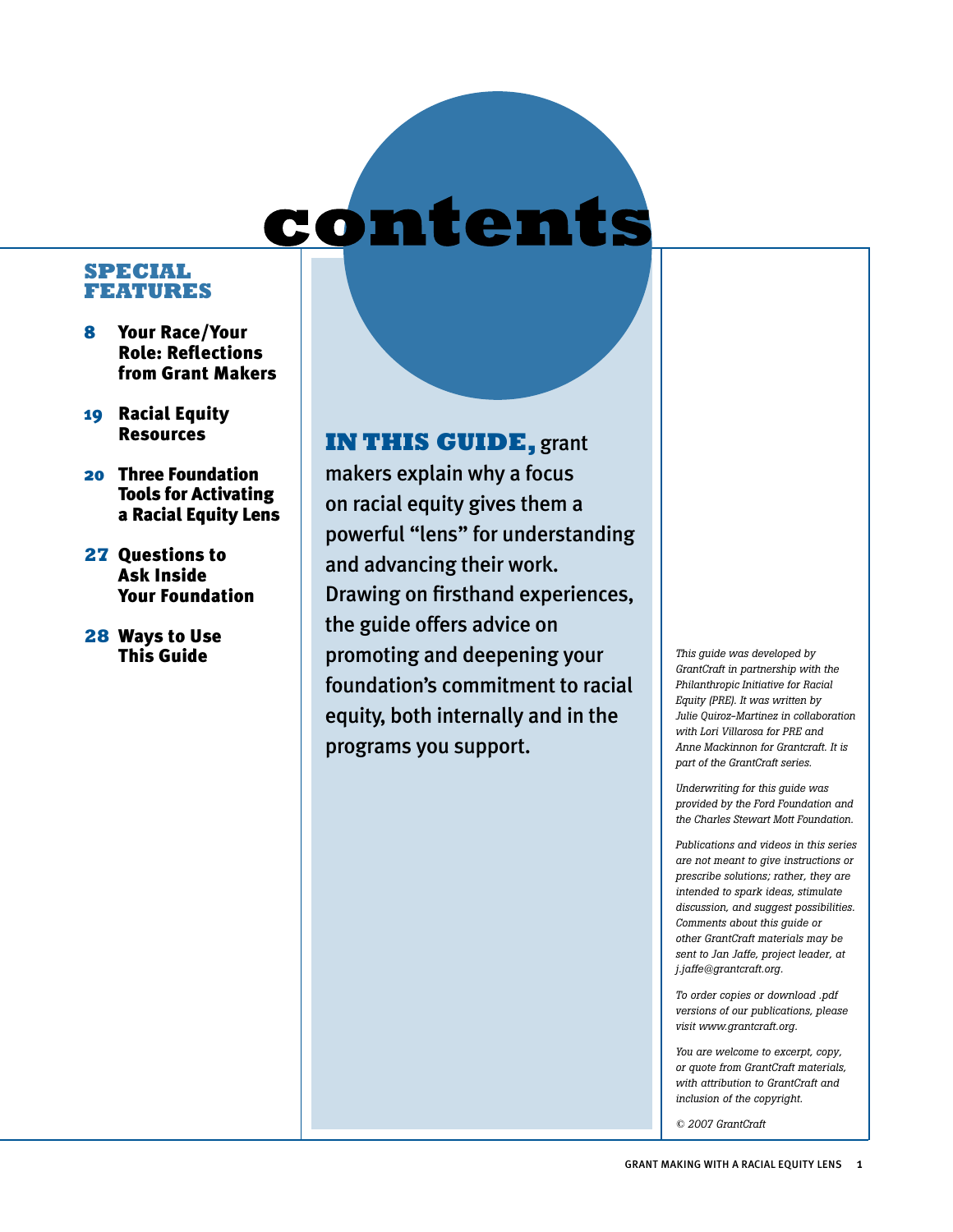## **What Is a Racial Equity Lens?**

Fortunaters, a "racial equity lens" brings<br>into focus the ways in which race and ethnicity<br>shape experiences with power, access to oppor-<br>tunity, treatment, and outcomes, both today and<br>historically. It can also help grant or grant makers, a "racial equity lens" brings into focus the ways in which race and ethnicity shape experiences with power, access to opportunity, treatment, and outcomes, both today and can be done to eliminate the resulting inequities. Today, an increasing number of foundations are discussing and addressing racial inequity, both internally and within their fields or communities.

Many grant makers say that a commitment to equity for people of all racial or ethnic groups is essential to effective philanthropy, yet embracing that commitment explicitly can be difficult for a foundation. Why is that true? First, as one grant maker of color explained, the problem of racial inequity can seem so complex and intractable that it's hard to imagine how a foundation could address it. Second and more simply, race is a difficult topic to discuss; people avoid it in foundations just as they do in other sectors of society. A white foundation executive put it this way: "My concern," he said, "is that foundations are not pushed, nor do we push ourselves, hard enough on the issue of racial equity. We stand above

the fray when we should be deeply involved in it."

So, what's a good way to get thinking and discussion started? How do grant makers make the case for racial equity as a priority in a foundation's grant making agenda?

One approach is to begin by describing a racially equitable society. Here's a useful definition: a racially equitable society would be one in which the distribution of resources, opportunities, and burdens was not determined or predictable by race. A white grant maker at a Midwestern community foundation translated that vision into practical terms for his region: "When we look in the long term, 20, 30 years

#### WHAT DO WE MEAN BY RACE?

This guide treats race as a social construct, not a biological one. We understand the term "race" to mean a racial or ethnic group that is generally recognized in society and, often, by government. When referring to those groups, we primarily use the terminology "people of color" (or the name of the specific racial and/or ethnic group) and "white."

We also understand that racial and ethnic categories differ internationally. In some societies, ethnic, religious, or caste groups are oppressed and racialized. These dynamics can occur even when the oppressed group is numerically in the majority.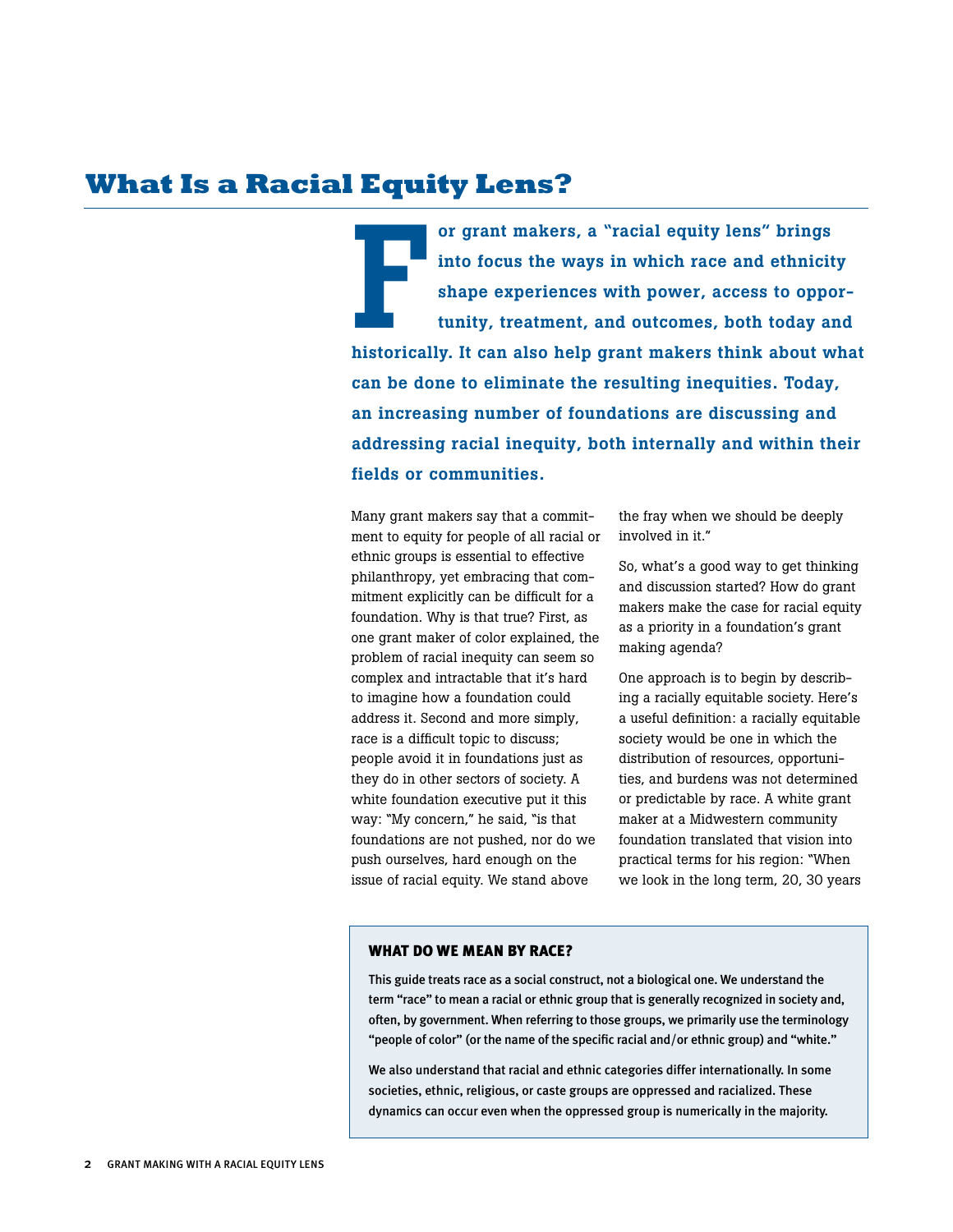down the line, we hope to see no statistical differences in key indicators — such as education, or health, or economic opportunity — based on race." His explanation makes clear that a racial equity lens is not about particular groups; rather, it is about how race shapes the allocation of power and the distribution of benefits and burdens among all groups within society. It also illustrates why diversity and inclusiveness are important commitments — but ultimately not powerful enough to drive the changes his foundation hopes to advance.

"Racial equity" stands in contrast to the notion that the best approach to issues of race is "colorblindness." A Latino grant maker who set out to reorient his foundation's education programming to address racial inequities ran up against that perspective repeatedly. He recalled: "We were told left and right, 'You're looking at it the wrong way. Why don't you take a rising-tide-raises-all-boats sort of approach?' The problem is, we have such deep segregation in our public and parochial school systems that the boat the black and brown kids are in isn't good to begin with." As he sees it, despite undeniable progress over the last few decades in dismantling statesanctioned racial discrimination in the United States, affirmative efforts are necessary to counter long-term patterns. Seemingly race neutral practices will simply keep in place historical advantages and disadvantages.

As many grant makers explained it, racial equity grant making begins with a question about objectives: "How are existing racial disparities standing in the way of the goals we seek to fulfill?" Then, perhaps the more challenging and unspoken questions are, "What do we see as the forces behind those disparities? And what forces are perpetuating them?" The questions seem simple, but they often go unasked. An Asian American program officer at a regional family foundation explained, "Issues of race are all over the work. But people approach their grant making as if they're not." Without an explicit line of questioning, solutions may be elusive or incomplete.

Thinking of racial equity as a social outcome measure also highlights the reality that one cannot know whether or not solutions have been achieved, or are even being approached, without an ability to measure racial or ethnic data. By examining data and openly asking the right questions, some grant makers are putting a racial equity lens into operation in developing strategy and programs, shaping guidelines and criteria, working with grantees, and promoting racial equity within their institutions.

This guide draws on the experiences of grant makers and foundation leaders who are attempting to apply a racial equity lens in a range of fields and institutions. It outlines some core issues and ideas they've grappled with and gives specific examples of what some have done to put a racial equity lens into practice within their foundations, in their grant making, and in their communities.

#### A RACIAL EQUITY LENS involves many components, including:

- Analyzing data and information about race and ethnicity
- $\blacksquare$  Understanding disparities  $\blacksquare$ and learning why they exist
- Looking at problems and their root causes from a structural standpoint
- $\blacksquare$  Naming race explicitly when talking about problems and solutions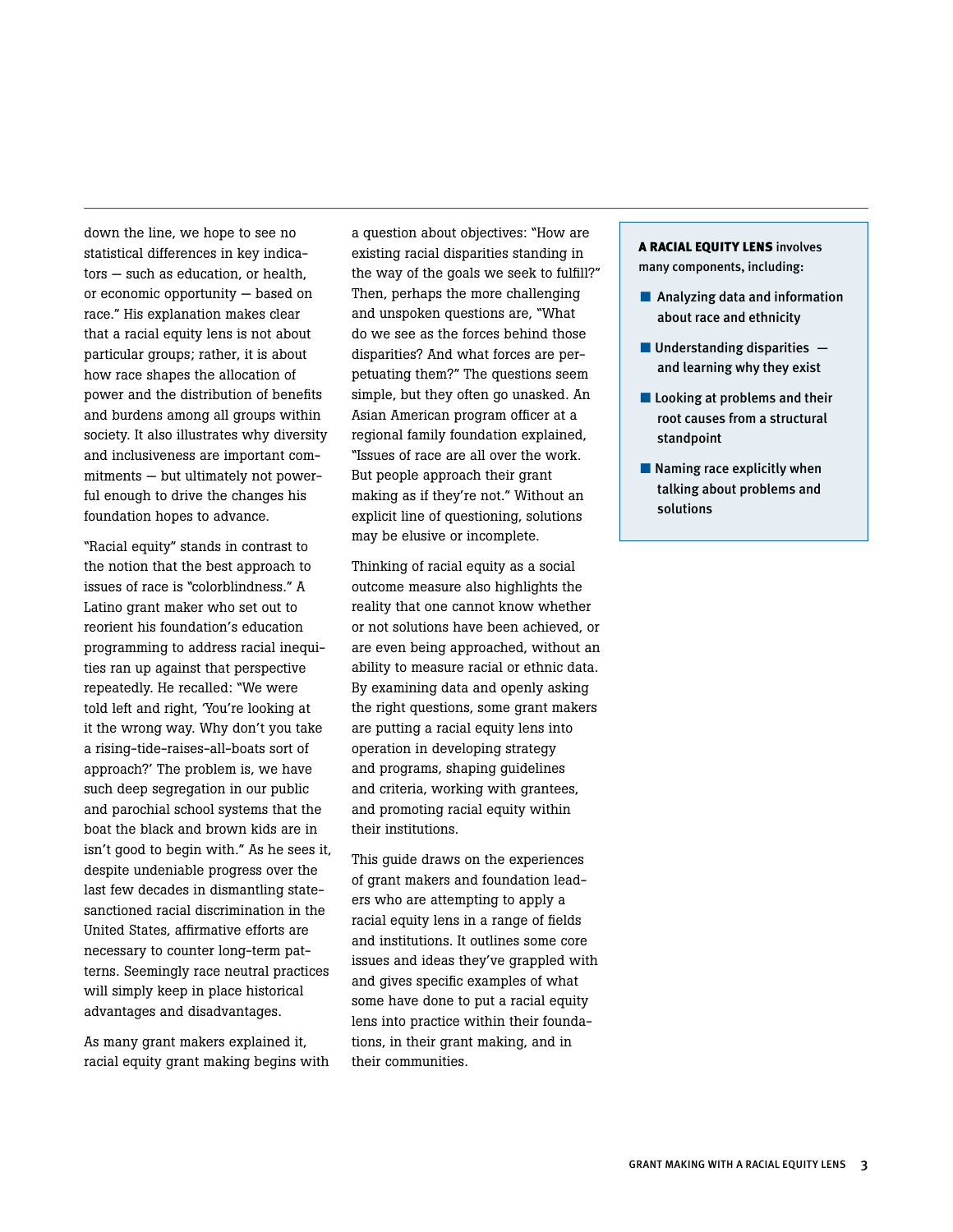## **How a Racial Equity Lens Works**

A racial equity lens helps grant makers look at a problem more clearly so that new solutions to old problems become visible. Here's how it works:

■ A racial equity lens sharpens the focus on outcomes. A racial equity lens can help grant makers clarify their real objectives, then shape strategies and align resources to meet them. This is an area where a colorblind or race-neutral approach often falls short.

For example, a grant maker at a large national foundation told about watching two grantees tackle the same issue — teacher retention in urban public schools — and come up with completely different strategies. One considered the problem and decided to advocate for incentives to keep teachers in their jobs. The other, looking with a racial equity lens, discovered that teachers with short tenures were often white teachers who gained their initial experience in inner city schools but then relocated to jobs nearer their suburban homes. The latter organization funded a strategy to create a "teacher of color pipeline" to recruit and develop teachers with roots in urban communities.

The first strategy, the grant maker explained, could easily have the unintended consequence of directing resources to mainly white suburban communities: the incentives might persuade teachers living in the suburbs to stay in urban systems somewhat longer, but in all likelihood those teachers would eventually seek jobs close to home. The second strategy would direct resources to the creation of a lasting

teaching infrastructure and greater access to the teaching profession for young people growing up in urban communities of color.

The same grant maker pointed to another example from education: "The education reform discourse has been dominated by the idea of 'raising standards.' But the standards movement has not paid sufficient attention to unequal access to highquality educational experiences and curricula — an inequality that is highly correlated with race. The absence of a race lens often leaves this basic question unattended to. Some community organizations, many of them led by people of color, have responded in recent years by fighting for college-bound curricula in their public schools."

■ A racial equity lens uncovers patterns of inequity. A racial equity lens helps reveal how society's benefits and burdens are distributed such that race predicts privilege and disadvantage. It also aids in thinking about what can be done to change the equation.

A woman of color described using a racial equity lens when she designed a program for a national foundation that would champion artistic excellence while also reflecting the changing demography of the United States. As she began her research, she looked for structural explanations for the lack of diversity in the foundation's existing arts grant making. "In the arts," she noted, "cultural diversity is concentrated in small and mid-size organizations. That's the result of racial inequities. Most large arts institutions have not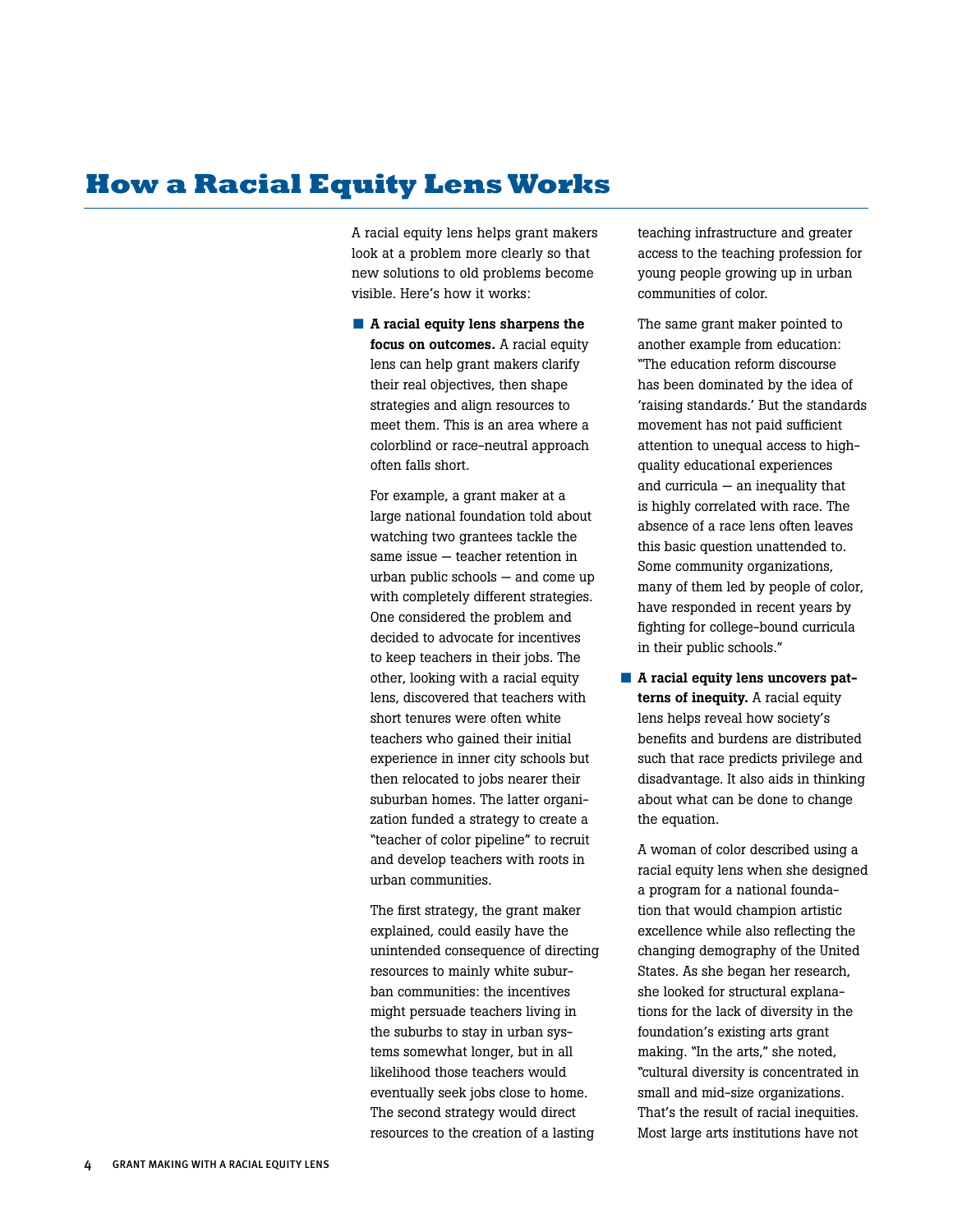been very diverse, and most diverse communities have not had access to the funding and other assets that are needed to create large institutions."

She therefore structured the program to focus specifically on small and mid-size organizations, where artists of color are more numerous. She combined that structural decision with guidelines asking arts organizations to reflect deeply on "how [their] work is responsive to demographic and cultural changes" in their communities. Artistic excellence, not inclusion, remained her primary goal: "I wanted to promote imagination about the future, not just 'representation' of people of color."

■ A racial equity lens separates symptoms from causes. Individual attitudes and behavior are often easier to describe and understand than structures and systems, yet attitudes and behavior are usually symptoms, not causes, of racial inequity. An African American grant maker at a national health care foundation explained how the distinction applies in her field: "We're often looking for a 'magic bullet' to deal with disparities in health based on race. It's easy to see that people of

color are treated with bias and say, 'Okay, let's reduce bias.' It's harder to see that 'bias' is endemic to the health care system, so that nothing but poor quality is available in some communities." Understanding racial health disparities means looking at how patients are treated, she maintained, but it's also important to look at systemic forces that determine patients' options.

To illustrate, she told a story about engaging a grant seeker in considering both individual and structural explanations: "A network of health care providers was finding racial disparities in the quality of care for diabetes. The aggregate data showed that some groups were doing badly but Latinos were doing okay. Rather than just looking at how individuals were treated in the system, I encouraged them to look at the site of care to see if where people go makes a difference. The city is very racially segregated, and Latinos were going to one particular facility for care. It turned out that the facility accessible to Latinos happened to have a nutritionist on site. We found that an organizational issue was making a difference and that we needed to

"In the arts, cultural diversity is concentrated in small and mid-size organizations. That's the result of racial inequities."

#### **WHERE THE EXAMPLES COME FROM**

This guide was developed by GrantCraft in collaboration with the Philanthropic Initiative for Racial Equity (PRE) and draws on interviews with grant makers, consultants, and foundation executives working in all parts of the United States, in many fields, and in a wide range of international, national, community, and family foundations. GrantCraft and PRE also convened focus groups of grant makers in New York and Chicago to gather stories and ideas for making the guide as useful as possible. In addition, many grant makers, foundation executives, consultants, and other colleagues generously shared written reflections on their own work and commented on drafts of the guide. A list of people who contributed to the guide's development appears on page 29.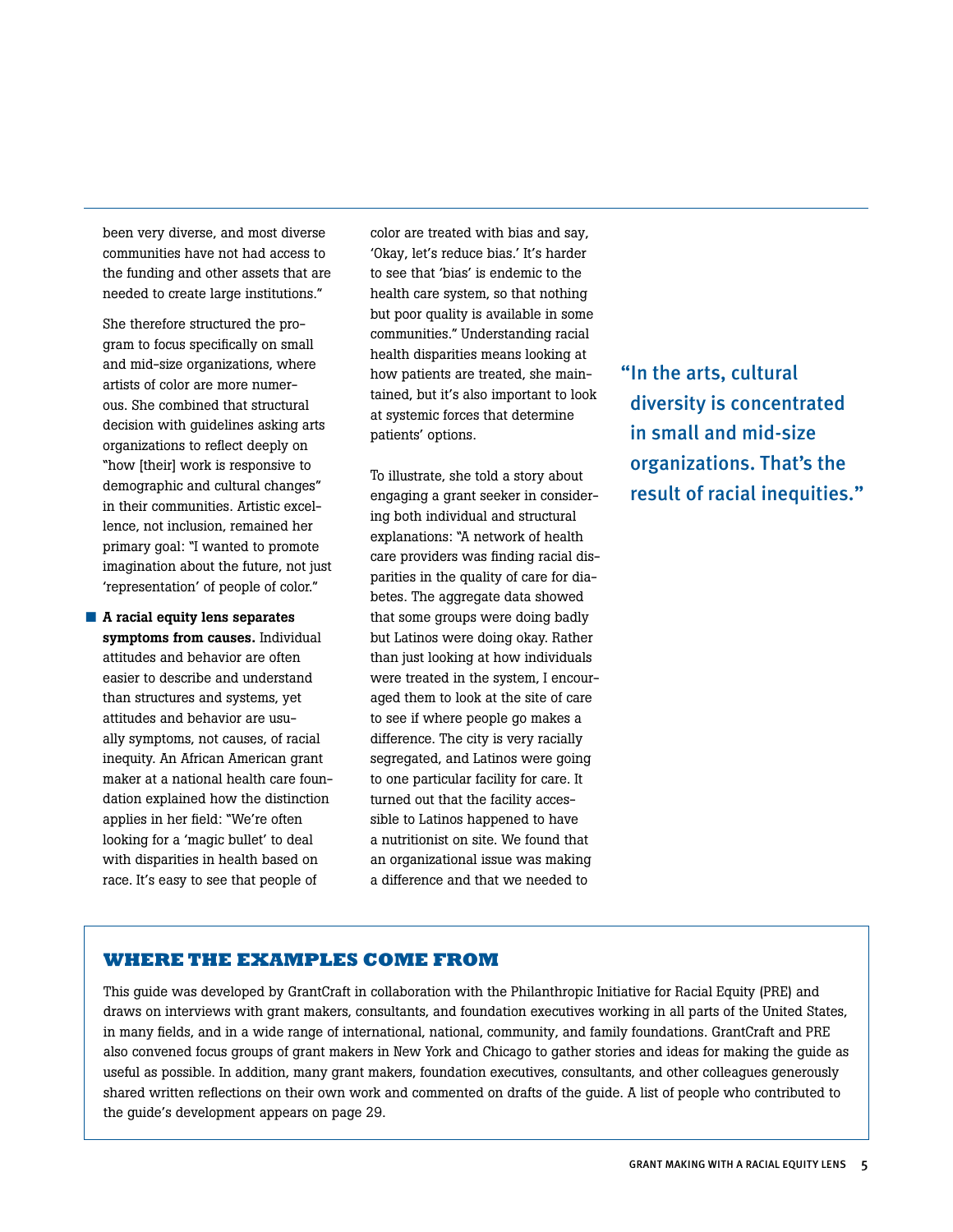"People would tell us that racism was not a problem because there were no people of color in their community."

focus on providing nutritionists at other sites." In this case, applying a racial equity lens opened the door to an intervention with potential benefits to all racial groups.

■ A racial equity lens reveals how race is relevant to all groups. "Like everyone," said one program officer, "grant makers sometimes fall back into very narrow definitions of racial equity." As an example, she cited the reaction within her foundation when a Korean American organization applied for a grant for a grassroots advocacy project. "The response from the funding committee was really surprising," she recalled. "They didn't think the grant request fit our racial justice criterion. They asked, 'How is this a racial justice issue? What oppression does this community face?'" The questions prompted an internal discussion of "the myth of Asians as the 'model minority.'"

The same grant maker told about a grant to an American Indian tribe that sought to regain its recently revoked U.S. government recognition. "It was the first time we'd done a grant to a tribe," she explained, "and at first it didn't seem to fit that well with what we'd usually think of as community organizing. They're a tribal government that provides services and carries out basic governance functions. They have a very sophisticated analysis of tribal sovereignty and what it means for tribal communities. It's very different from a 'civil rights' framework, but it's very much about racial equity for a colonized people struggling for sovereignty."

Recognizing the significance of race can be challenging for grant makers and grantees in regions or fields with few people of color or where racial equity seems far removed from their work. The white director of a community foundation serving a predominantly white region of the United States described the bewildered reaction of many local organizations when the foundation took on racial equity as a core focus. "People would tell us that racism was not a problem because there were no people of color in their community." The foundation responded by trying to be as clear and explicit as possible about the relationship between racial equity and the foundation's mission, asking grant seekers to respond to racial equity questions in their proposals, and offering grantees technical assistance in the form of anti-racism training. When it came time to renew grantees' funding, the foundation asked them about the training. "Offering those workshops has contributed to some real success stories in this predominantly white region," the director reported. "Groups showed what they learned and how they tried to act on that, even if it was baby steps — like an AIDS group that decided to do a conference on minority health disparities or a coal miners group that decided to urge the public library to get more black history books."

A grant maker of color, working in the area of international human rights at a US-based foundation, made a related point about the role of whites in the United States and members of dominant cultures in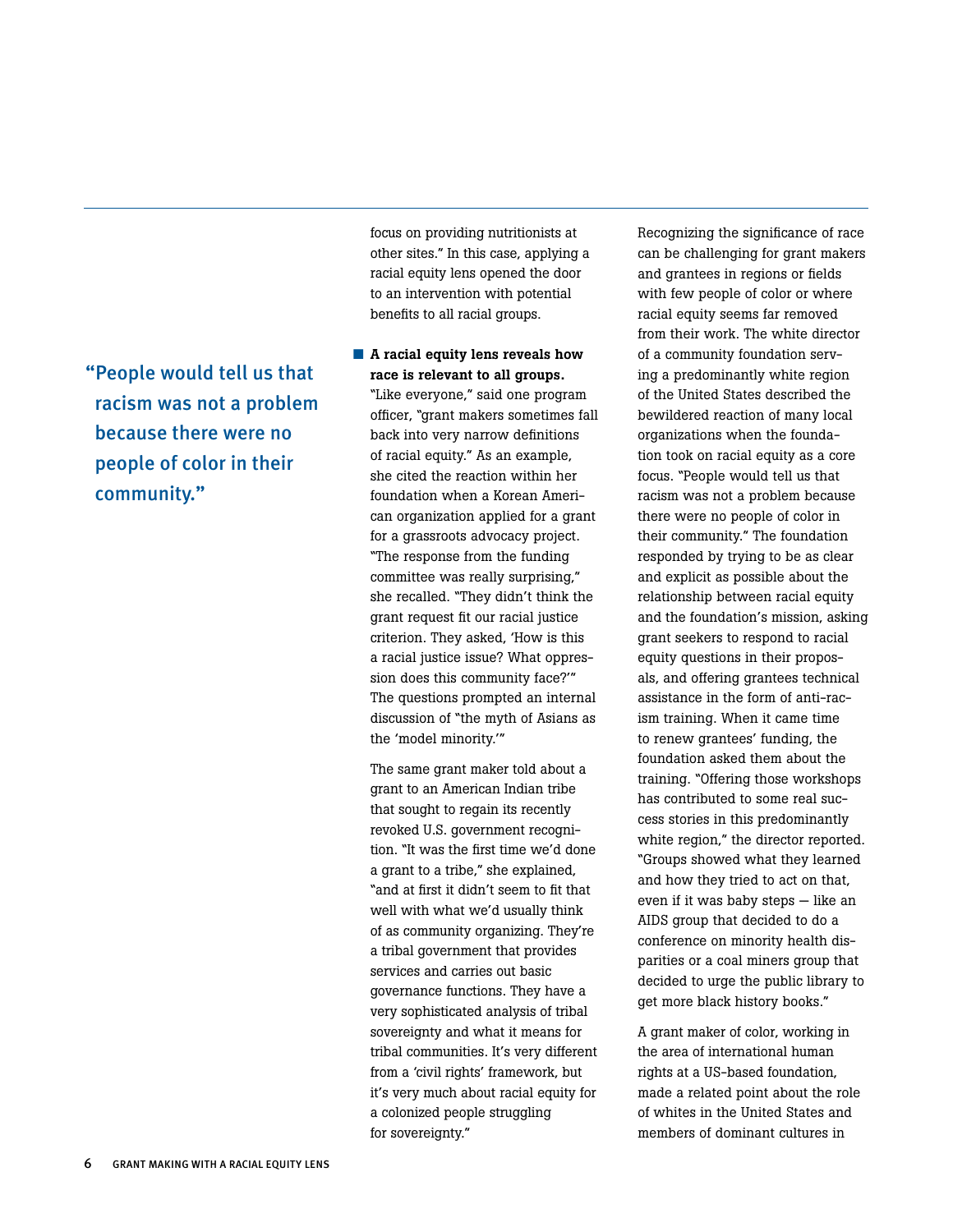other societies: "The struggle for racial equity is too often relegated to people of color, but it should not be their burden primarily. If privilege is going to be redistributed, those with privilege must be part of the discussion."

■ A racial equity lens can be used with other lenses. A racial equity lens sheds light on racial dynamics that shape social, economic, and political structures. Other lenses illuminate other important dynamics that shape issues grant makers seek to address. "Intersectionality" — of race, class, gender, sexual  $orientation - is key to identifying$ the dynamics at play in a particular situation and how they combine and converge.

One grant maker described how gender and racial equity lenses can intersect to provide a more complete view of a complex situation, such as the response to Hurricane Katrina. Funders need to understand the influence of racism, she argued, yet "a gender analysis complements our understanding of what is happening around race and helps inform funding strategy in really important ways. If you apply a gender lens to Katrina, you see that black women are having the hardest time returning to New Orleans. Many of them have children, so they need to have the infrastructure rebuilt around things like childcare and stable schools."

Another grant maker told about providing a grant that helped an anti-poverty organization enhance its racial equity analysis and its connection to communities of color: "This was an extremely effective organization that had won important state policy victories on hunger. They came to us for a three-year capacity-building grant to deepen their understanding of racial equity and its connection to the class-based work they were doing." The grant enabled the organization to expand its staffing and work in communities of color. The organization went on to campaign successfully for a city ordinance to provide public financing for grassroots electoral candidates, a victory that was widely attributed to an expanded constituency.

A danger of intersectionality is that race can get lost in the interplay. As Rinku Sen, co-author of *Short Changed: Foundation Giving and Communities of Color*, observed in a recent dialogue, "Most of the issues we're dealing with in low-income communities of color and marginalized communities are about a combination of race and class and often gender as well." Yet, Sen pointed out, a class lens often gets used to the exclusion of others: "People tend to start with race and class and end up only with class. I see that much more than people starting with race and class and ending up only with race."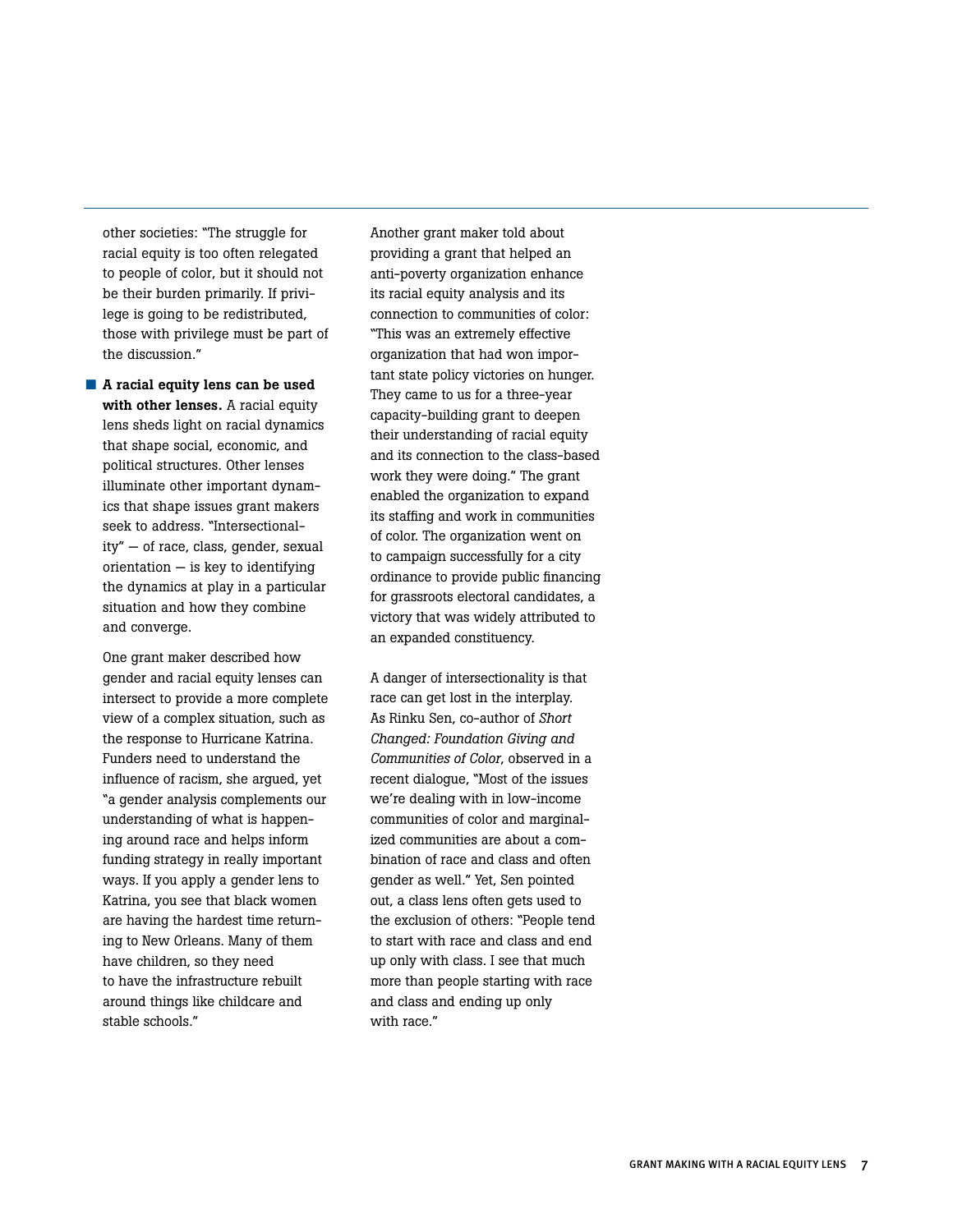## Your Race/Your Role: Reflections from Grant Makers

#### From interviews with grant makers of color

#### *On raising issues of racial equity —*

I'm often the only one [at the community foundation] raising issues like, "Why don't we try to develop more upper middle class donors of color, rather than only extremely wealthy people who are generally white?" Engaging donors of color would have an impact on who we support, what relationships we build, who we are accountable to.

People often think that raising race issues is divisive and unnecessary. When I raised issues of race at my previous foundation, I was told, "We are not a diversity foundation," meaning we took a colorblind approach. The colorblind approach goes hand in hand with unconscious racism. Because people don't realize their biases or society's, they don't feel there is anything to correct.

#### *On the role of race in professional interactions —*

There are times where I feel the pressure as being "the Latino." I'm expected to answer on behalf of my community, and my community expects me to give resources that it may not have gotten in the past because I'm the one they go to.

#### *On the risk of being pigeon-holed —*

As people of color we need to avoid becoming "Johnny onenotes" by making race issues the only thing we speak up about. We need to build our credibility by also succeeding in other ways as a program officer.

In taking this job, I basically defied all the advice I got from my community, which was, "Whatever you do, don't let them pigeonhole you and only work on Latino issues." I said, "I don't care. I'm going to work on these issues no matter what." As my role expanded, it was no longer a question of wading in deep water and watching out for the sharks. It was about learning to swim smoothly, knowing I had the support of leadership.

#### From interviews with white grant makers

#### *On raising issues of racial equity —*

The messenger matters, and we can all hear different things from different people, so the question for me is how I can use not only my position but also my race to help people see things they might otherwise not be able to see.

White people need to be challenged to take this issue on. I try to be as forceful, explicit, and persistent as I can be because I think that's what people need to see. It helps prevent the issue from getting marginalized as an issue for people of color to deal with.

#### *On the role of race in professional interactions —*

Racial equity grant making takes a much higher tolerance for personal discomfort and ambiguity than most grant making. You feel vulnerable to criticism that isn't just about what is traditionally thought of as "good grant making," but also criticism about your entire view of the world, from both white people and people of color.

I'm getting more confident in my understanding of racial equity and more comfortable, even when I'm criticized by people of color. This is my struggle, too.

#### *On developing a racial equity lens —*

My experience is that you need to start from within the foundation first and really examine all aspects of your work. Programming is only part of that examination. When you hit resistance, it's possible to move forward using a step-by-step process based on values that reflect equity and inclusion.

I try to find opportunities where I can be in conversations with people of color talking about race. The main thing I do is just listen. I've never lived racial injustice in the same way as a person of color.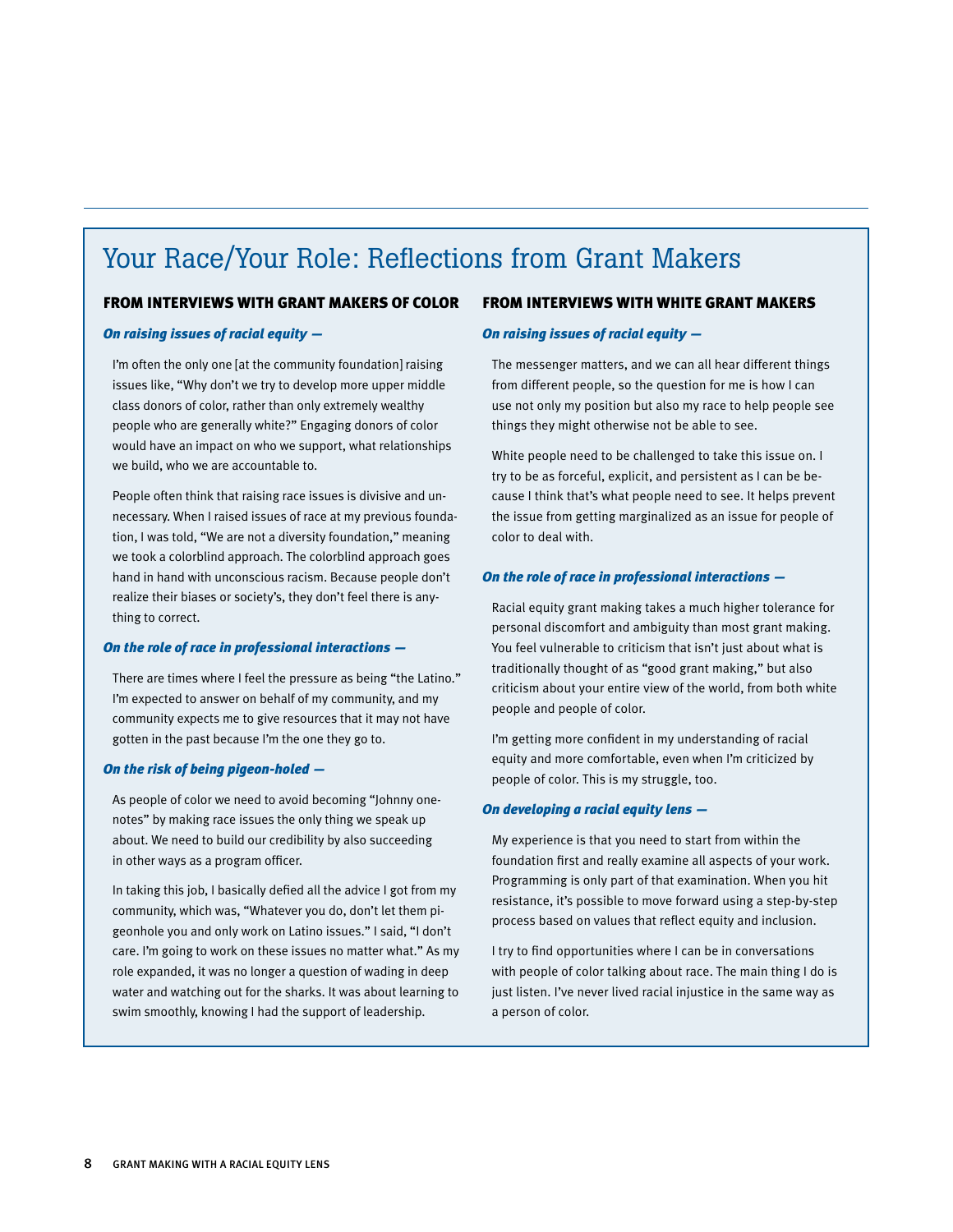## **Applying a Racial Equity Lens: Skills and Strategies**

A focus on racial equity can increase a grant maker's effectiveness at every stage of the grant making process, from information gathering to working with grantee organizations to evaluating impact. As the following examples illustrate, some foundations support those grant making skills with explicit policies and procedures, applied both inside and outside their own institutions. But the habits of mind and tactics of racial equity grant making are valuable even when your foundation hasn't made a clear institutional commitment.

#### Use it to � Scan the landscape

Understanding the "racial landscape" can help grant makers frame questions in new and productive ways. For example, one African American program officer intentionally used a racial equity lens to scan for new work outside her existing group of sustainable agriculture grants. "We wanted to see where new ideas and strategies were emerging in the field," she explained, "so we did a survey of community organizations focused on access to healthy food to see if we could find people of color who were working on sustainability in a way that was accountable to their communities. Initially we didn't find many, but it opened the door to looking at food security issues and how people of color were defining the field."

A community foundation commissioned a research report that looked at the demographics of its region, a program officer explained, "which is viewed as predominantly white. It was pretty basic stuff, but it showed that the presence and growth of communities of

color was not marginal, but central to our social justice work."

#### Use it to > GET PEOPLE TALKING

Asking grantees and grant seekers if they've thought about how race contributes to outcomes can lead to new ideas. A white grant maker with a national foundation argued that it's up to foundation staff to take the lead in opening up issues of race. "Grant seekers are often scared to talk about race with a foundation," she explained. "They assume it will not help them get funded. In that power relationship, a program officer 'authorizes' whether race can be talked about or not."

"What we're finding," said a grant maker whose foundation has embarked on an explicit course of racial equity grant making in education, "is that we're getting more people and different people to the table. By engaging in this conversation, we're getting people who would have been afraid on their own to come forward" to talk about racial disparities in student performance.

Raising explicit questions about race doesn't mean testing grant seekers or being dogmatic. "We don't believe we have all the answers," one grant maker noted, "and we don't expect grantees to have them, either." A grant maker in the health field described a gathering her foundation organized to get grantees talking: "We recently held a grantee convening on cultural competency, which we called a 'conversation,' to connote a low-key approach. We didn't have any 'experts,' but we asked grantee organizations to talk about different aspects of organizational cultural competency they had worked on. Some grantees in the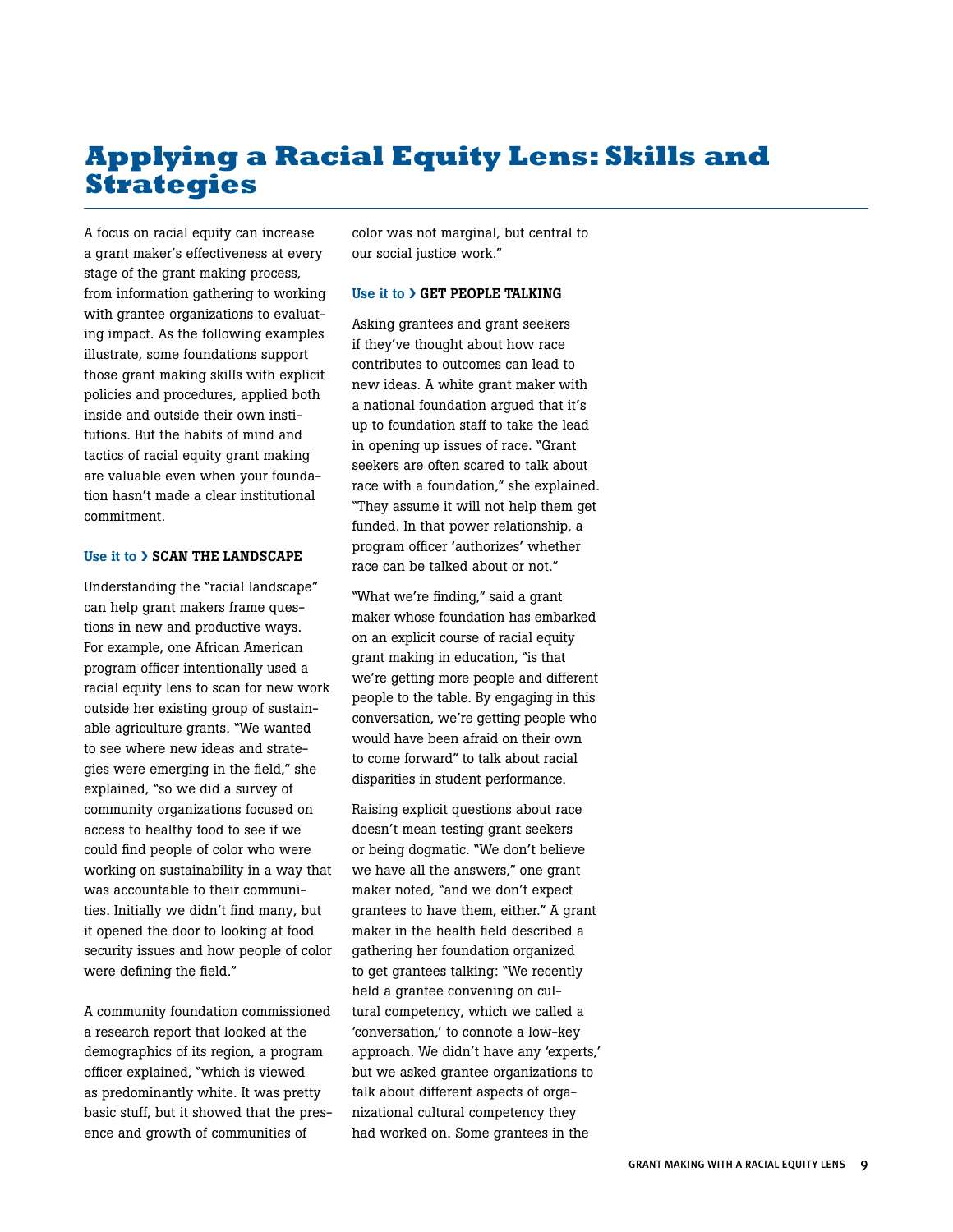audience who had done little thinking about race and culture saw that their peers were doing much more than they were and learned a lot. Most importantly, they received a clear message from the foundation that this is an important issue and that there's an expectation that they be thinking about it."

#### Use it to  $\lambda$  ENCOURAGE NEW approaches

Making a public commitment to racial equity grant making can stimulate innovation. As a grant maker working in education reform recalled, after learning that arrests are disproportionately common in schools with heavy concentrations of minority students, she began to ask grantees if they saw a connection between arrests and academic achievement. Those questions led to projects exploring the impact of arrests on the school experience of youth of color.

Another grant maker found that her foundation's recently adopted racial equity focus enabled her to be "there at the right time" for a white-led organization that was beginning to examine how a racial equity commitment would strengthen and change its work. Knowing of the foundation's willingness to invest in racial equity, the organization approached them for support in undergoing a three-year transition that resulted in new organizational leadership and increased leadership by communities of color in developing programs and setting priorities for the organization. "Our explicit commitment to racial justice affirmed and supported their decision to move in this direction," she said.

#### Use it to  $\lambda$  CULTIVATE NEW leadership

Effective grant making can't happen without the inclusion and leadership of people-of-color organizations contributing perspectives and solutions in a field. But, depending on the field, finding their voices may require extra effort to get beyond well-recognized networks and strategies. "Every year I do a calendar check," said one white grant maker. "Who have I met with? Who have I had lunch with? Am I really engaging people of color?"

Another grant maker told a story about diversifying a field by looking to people of color in grantee organizations, perhaps in positions below the top level of leadership, for new ideas and innovations: "My portfolio was teen pregnancy prevention. My strategy was related to documenting and evaluating best practices in the field. One very influential organization — which was white-led, like most of the field — had an African American associate director. I met with her to find out her ideas about where the field should be going, what she thought would bring value to the work. She wanted to see more research on social and cultural competence to bring more African American and Latina teens into teen pregnancy clinics. I invited a proposal on that and ended up getting out a significant grant that the associate director headed up. It led to new knowledge and enabled her to take up a greater leadership role in the field."

#### Use it to > RETHINK "MERIT" AND WHO GETS TO DEFINE IT

Some grant makers said that a racial equity lens helped them reassess more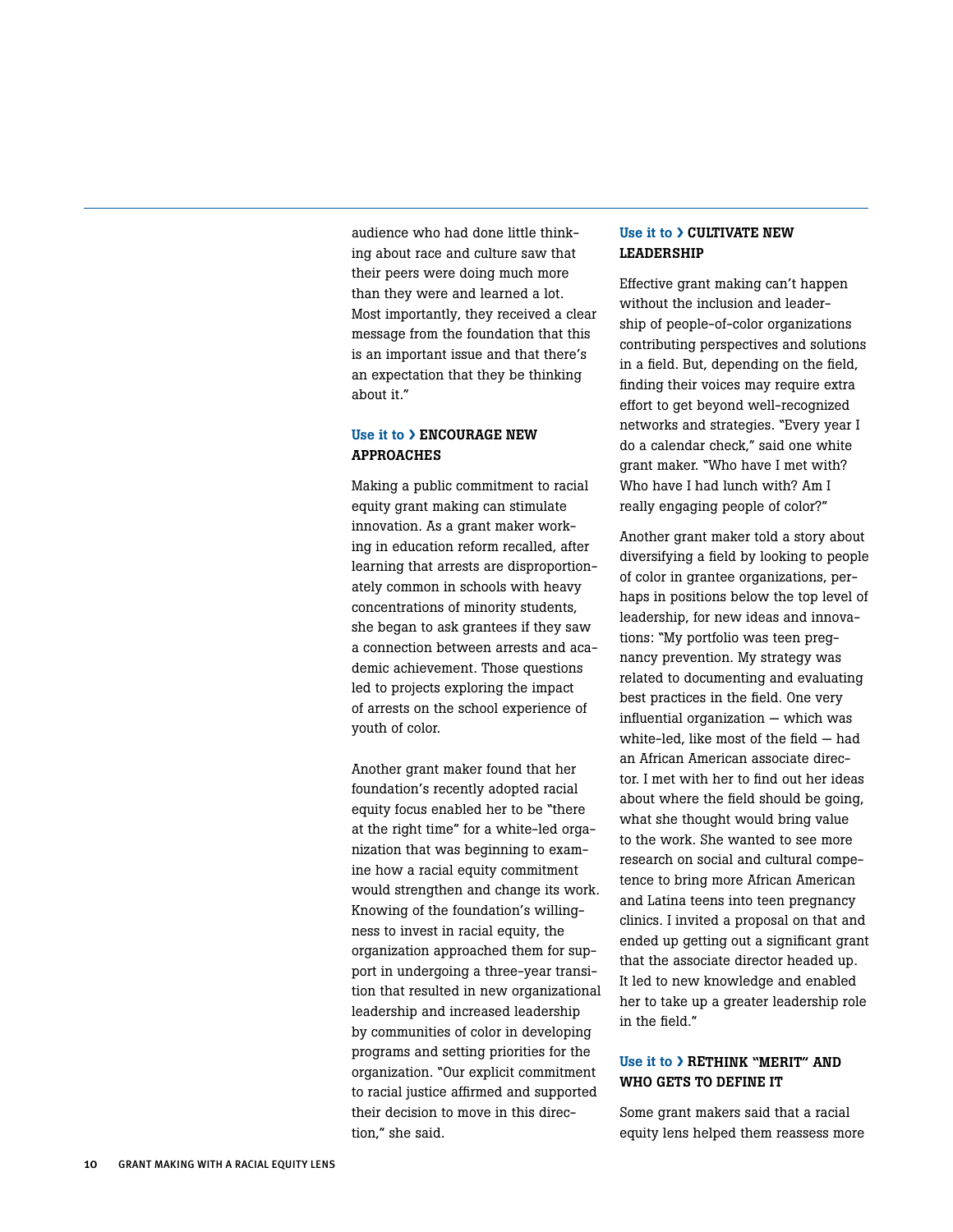rigorously their own assumptions about what constitutes "quality" or "merit" and in the process see that certain supposedly "objective" criteria actually reflected deep-seated racialized norms. It's common, they explained, for foundations to use criteria for assessing projects and grantees that privilege some groups and disadvantage others without actually encouraging meaningful consideration of what will make a strong project.

In the case of the teen pregnancy project mentioned above, for example, the associate director needed to select a subcontractor to conduct a set of focus groups. She was struggling to choose between an established, whiteled, Washington, DC-based marketing firm and a new marketing firm led by relatively young people of color. While the people-of-color organization offered unique expertise with youth of color and had made a name for itself in understanding the "hip-hop generation," the other group had a longer track record and was well-known and respected by the predominantly white advocacy and research field.

The grantee asked the grant maker, also a woman of color, for help in making the decision. "If part of the goal was lifting the associate director's profile among her peers," the grant maker recalled, "it might have been easier to go with the established group, whose reports might have been more polished and, by some definitions, higher quality. But, in reality, since the true deliverable was having the information about what teens of color were thinking, the odds that the marketing firm with hip-hop experience was going to draw that out more accurately made it an easy call."

An easy call, perhaps, but the process took time and reflection. "It was important," the grant maker explained, "that we were able to go through the discussion together and not blindly dismiss any of the dynamics about who had the power to define what was 'merit' on the part of the subcontractor, the associate director, or myself as the foundation representative. I was able to change the risk factors somewhat by clearly communicating both internally and externally what was valued in that project: a more accurate accounting of teens' views."

#### Use it to > ASSESS IMPACT

For a grant maker running a national initiative in juvenile justice reform, a racial equity lens helped identify a rigorous way to trace the impact of a program intended to improve "a broken system that relies much too much on incarceration and does not produce good results, either for kids or for public safety."

Given the foundation's underlying objective, he explained, "it would be very easy to reduce the number of kids in detention just by treating the white kids more leniently. That was something we were really concerned about when we started this initiative — that judges would say, 'Okay, we want to have fewer kids detained? We'll have fewer white kids detained.'" He and his colleagues realized that "if there's going to be genuine change, there has to be measurable change on indicators of racial equity. There has to be less disproportionality and fewer disparities."

Collecting and discussing data on juvenile incarceration by race and ethnicity has become the norm within "If there's going to be genuine change, there has to be measurable change on indicators of racial equity."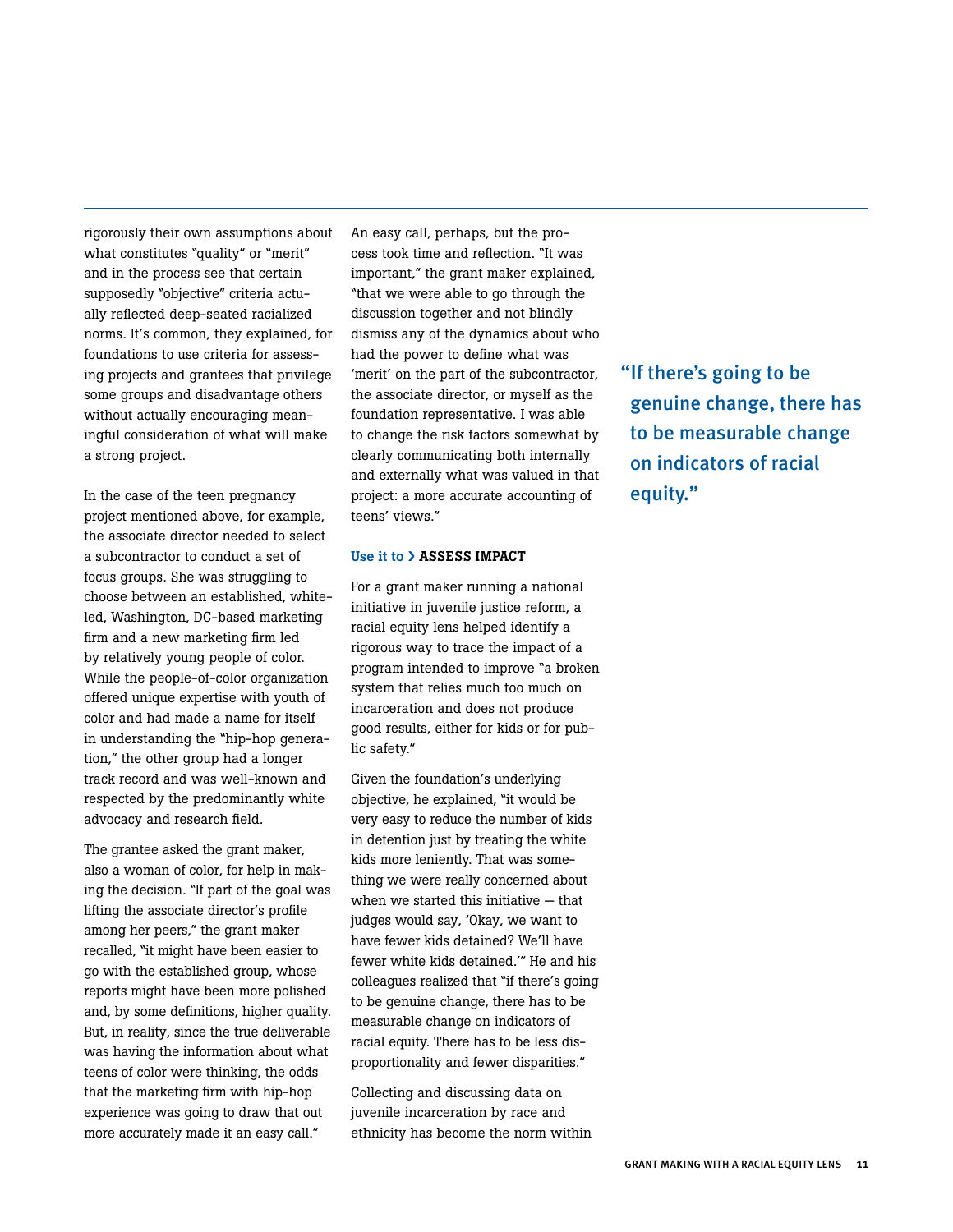"Applying a racial equity lens upfront [is] taking a more systematic look at problems."

the initiative, but that didn't happen automatically. "Sometimes," the grant maker recalled, "we would get pushback from folks within the system, like judges or prosecutors or the people who ran detention centers, who would say, 'Look, we're just catching the action that the cops bring to us. We didn't decide who got arrested. Once a kid gets arrested and comes to us, we try to deal with them in a colorblind way.' But in most jurisdictions, that's not what happens. … The disparities, in fact, typically worsen. So one of the things we tried to do was data analysis that enabled people to examine how the disparities grew or didn't grow once kids got brought into the system."

#### Use it to > ADDRESS SEEMINGLY intractable problems

In some communities and fields, a racial equity lens has renewed people's willingness to attack difficult problems — especially problems that seemed intractable precisely because they had a racial dimension. As a grant maker at a community foundation reflected, "I think this racial equity approach is having some traction with

folks because they realize that everything else we've tried hasn't worked in our community. When we focus exclusively on early education or some other issue, we can get certain things done over a three- or four-month time period. We move the needle a little bit. But a year later, our community leadership is sitting there scratching their heads, asking, 'Why did everything devolve and degrade?'"

"A big part of it," he continued, "is that we hadn't addressed the basic underlying issues in our community and the racial divide that's here." Moreover, the failure to identify those issues explicitly has tended to provide an excuse for inaction: "When we bumped up against challenges and problems that seemed intractable and unsolvable, usually people would walk away from the table saying, 'You know, it's race relations.'" Applying a racial equity lens upfront made it possible to engage community leaders in getting beyond the "race relations" explanation and taking a more systematic look at problems like poor housing, job loss, or the underperformance of the school system.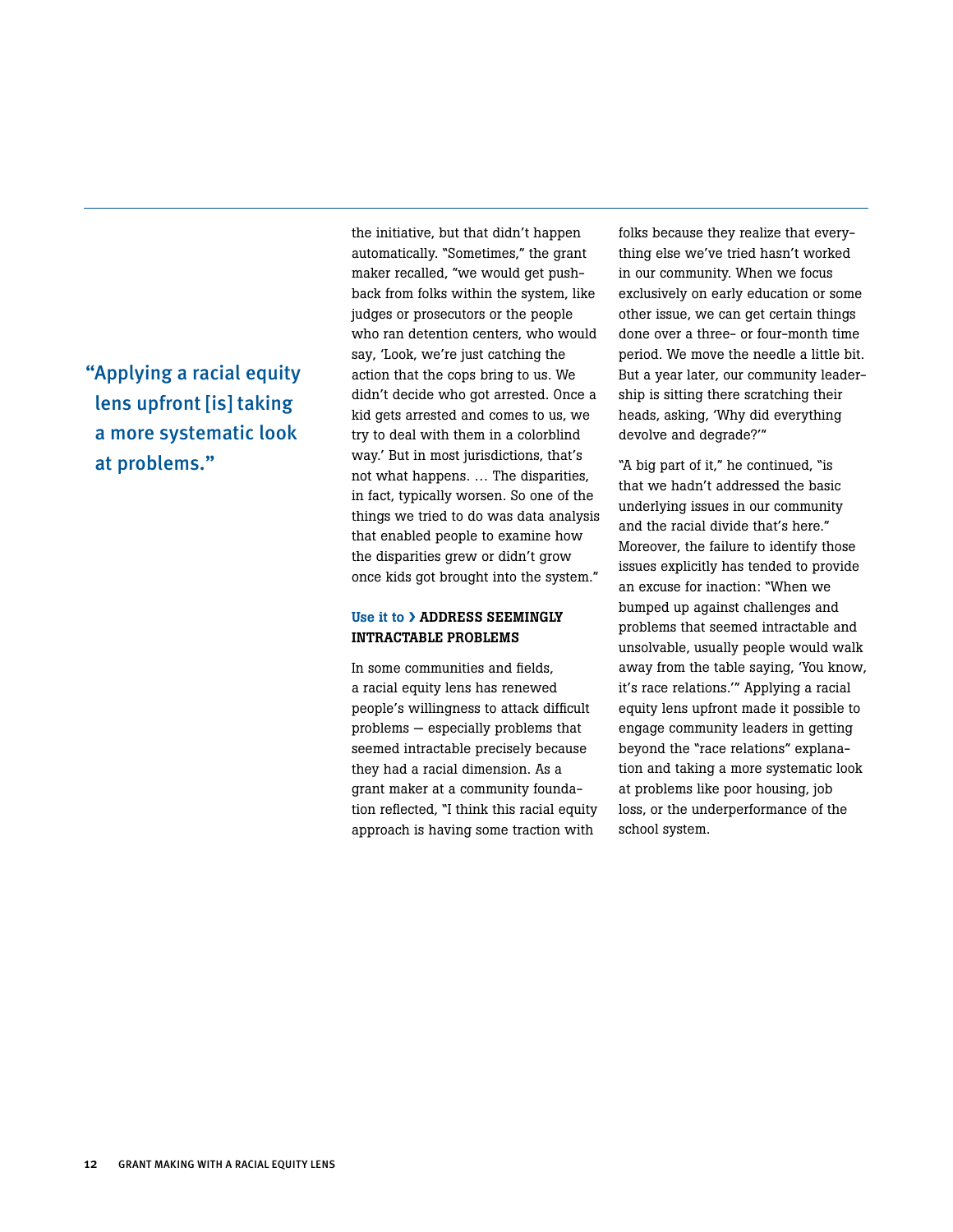## **Implementing a Commitment to Racial Equity: Policies and Practices**

When a foundation adopts a racial equity focus, it makes sense to institutionalize that decision in policies affecting internal operations and external affairs. No single set of "best policies" works for every foundation and situation, but grant makers did offer some guidance for thinking through the choices.

#### STRUCTURING RACIAL EQUITY programming

A foundation that decides to pursue a racial equity focus will almost certainly face what might seem like a tough decision: create a dedicated program on racial equity, or infuse the commitment across all its programs. Several grant makers made a strong case for doing both.

"A foundation really needs to have a dedicated program on racial equity and a racial equity lens that informs all programs," one argued. "Unless you have a dedicated program that goes deep on racial equity, you won't have the tools and knowledge to apply to other areas. If you start out looking at every program area, the consciousness gets watered down because applying the lens takes real skill and experience."

One large national foundation operates a race and equity program while also requiring staff in every program area to address race and equity in their work. According to a program officer there, "We've been able to infuse a race/equity lens across all portfolios. For example, we have a mandate on all budget write-ups that asks each program officer how his or her work will address issues of race and equity."

Another national foundation introduced a dedicated program and a crossprogram perspective in sequence. "It was never our intent to just set up a separate program," noted the grant maker who manages the stand-alone program. Although successful, that program has not yet made itself felt across the foundation's programming to the extent the president had hoped. She therefore plans to establish discretionary funds within each program area for work connected to the dedicated program. "It was critical," the program officer reflected, "that we had the focus and time we needed to develop the new definition and structure. Now that we have those in place, we can think about integrating them across other program areas. But if we had focused on integration right at the start it wouldn't have worked."

A community foundation embraced racial equity as an overarching goal but began by focusing on its education portfolio. "We had to start somewhere," a grant maker explained. "Although we'd like to tackle everything from homelessness to health, right now we're really focusing on education as a start. We recognize our limitations."

#### GATHERING DATA ON GRANTEES AND grant making patterns

Many foundations take time to analyze patterns in their own past and current grant making. As one program officer described, "In order to focus on racial equity, we knew we needed better, more accessible data about the racial composition of our grantees. We decided to go through all the grants and see what percentage of grants made were focused on peopleof-color-led organizations. The results gave us a useful picture and a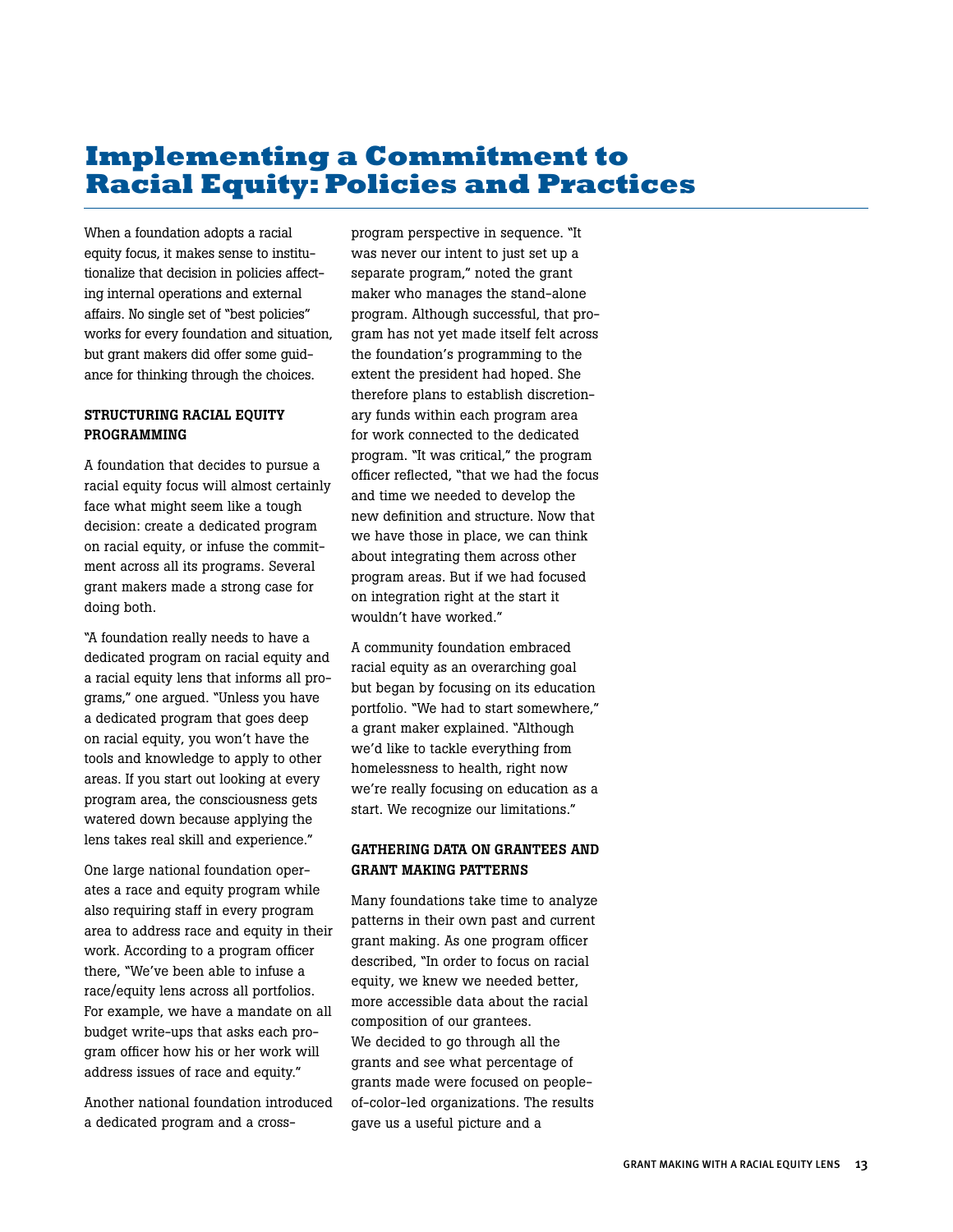baseline with which to measure our progress."

Gathering data consistently isn't necessarily straightforward or easy. A grant maker at a regional foundation admitted that, despite their good intentions and fairly extensive efforts, he and his colleagues still lack a "standard, uniform way to collect diversity data from grant seekers and funded organizations. Sometimes we ask questions about board diversity and make increased diversity a grant condition, but it isn't something we do routinely. For organizations that explicitly identify themselves as serving a specific racial or ethnic population, we ask them to give us a break out of who they serve. But if the organization doesn't identify itself that way, we don't actually ask."

A national foundation recently revised its intake form and intentionally made information on institutional diversity the first thing it asks grant seekers to provide. "Some people are really taken aback," reported a grant maker who helped develop the form. "They'll say, 'I've never had to do this before!' and think that the conversation is happening because the program officer is a person of color. One of our objectives is to begin this from the very first conversation to make sure it isn't seen as an afterthought." It also helps, she acknowledged, that the impetus for the new questions had come from the top. "It's good," she said, "to be empowered to say, 'Our president has asked us to examine these issues.'"

The larger and more important question, several grant makers noted, is this: What does a foundation do with race or ethnic data once it has been gathered? "My sense," said a grant

maker at a large, national foundation, "is that several foundations, including ours, collect this data but haven't yet figured out how to use it well to promote the end result of racial equity." Referring to the growing practice of asking all prospective grantees to submit a diversity table along with their letters of intent, a consultant and former grant maker said, "Often, these forms are an opportunity missed. Potential grantees are required to fill them out, but it sometimes seems as if they're submitted into a void. The grantee never gets any feedback, positive or negative, about what's presented in the form. I think there needs to be more attention given to ensuring that program staff have skills and strategies for reviewing the data and asking constructive questions."

Several grant makers argued that diversity figures don't mean much on their own but can be an important first step toward examining whether programmatic strategies are addressing racial equity goals. As one grant maker noted, "Considered alone, diversity or inclusiveness figures tell us nothing about whether a grant is going to challenge racial disparities in a community."

It's also a mistake, said another grant maker, to assume that racial equity organizations are more likely than others to do well in terms of diversity. To illustrate his point, he described an organization that specializes in racial justice litigation but has very few people of color on its board. The problem, he explained, is that the grantee tends to draw its board members from a group in which people of color are underrepresented — law firm partners. That recognition led the grant maker

"Considered alone, diversity or inclusiveness figures tell us nothing about whether a grant is going to challenge racial disparities in a community."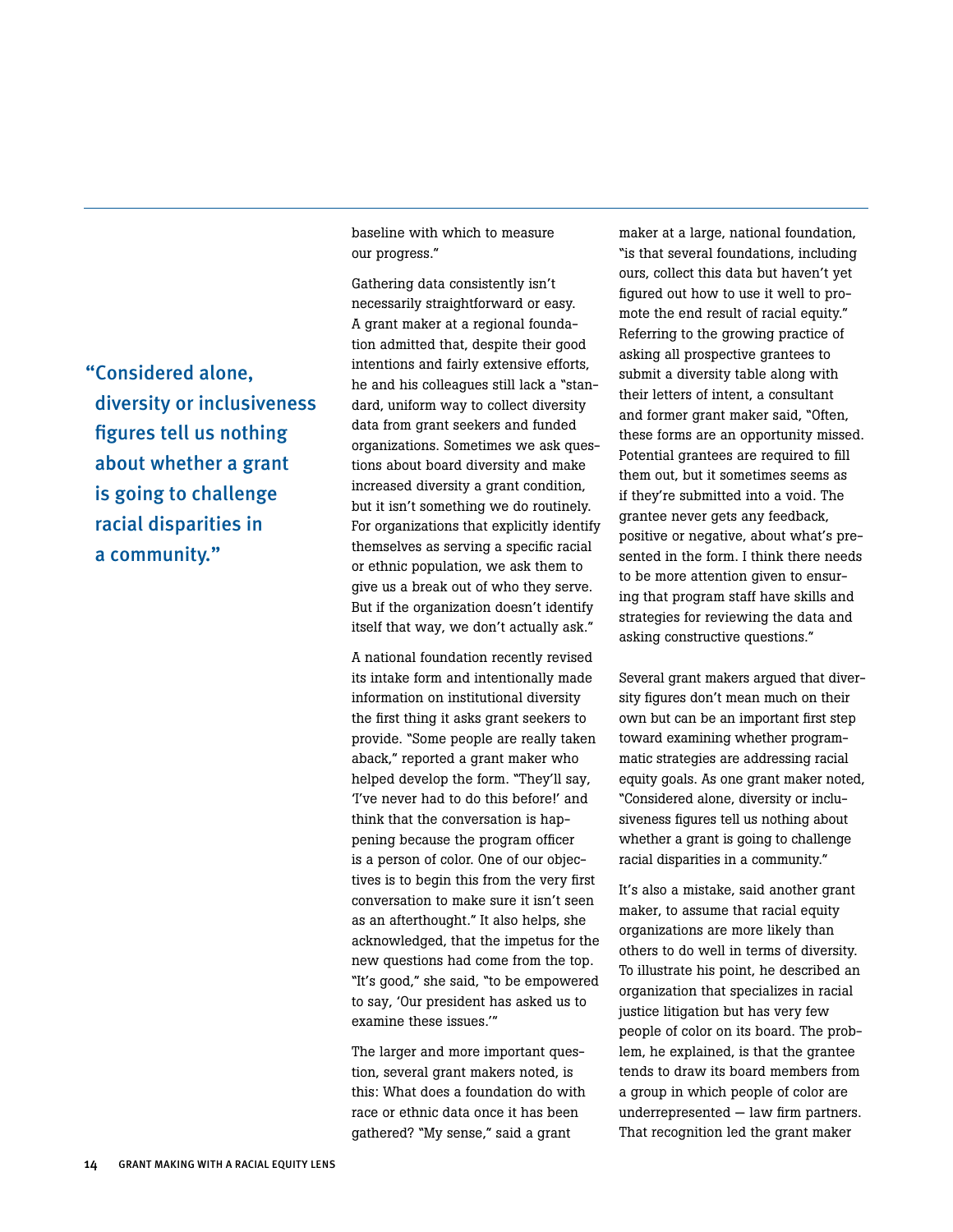and grantee to ask a further question: Assuming that board diversity is a worthy goal, how might their board recruitment practices be modified?

Some foundations are seeking to go deeper, attempting to assess not only patterns of grantee diversity but the diversity of grantees doing different types of work. As one former grant maker noted, "We need to ask ourselves, Are we primarily funding people-of-color-led organizations to do services, or are we also ensuring, for example, that they're getting advocacy grants so they can play a role in shaping public policy?" Examining grants to see which organizations get multiyear funding or what size grants go to organizations led by people of color versus predominantly white-led organizations can also reveal important patterns.

#### Modeling Diversity and Inclusiveness

"As you're unpacking this issue and trying to figure out what to do," a white grant maker suggested, "it makes sense to start by asking, 'How do we increase diversity in our own organization? Do we need a more diverse board? Do we need a more diverse staff? Do we need a more diverse vendor base? Do we need a more diverse fill-in-the-blank grantee base?' But ultimately," he concluded, "the issue is not about numbers. If you don't have a welcoming environment, if you don't have an environment that's culturally competent, you will turn away folks pretty quickly."

A Latino colleague concurred: "At the end of the day, the foundation should reflect what your community looks like. You should probably not just hit

the numbers, you should fly through the numbers. You want people on your staff and board who really, truly get it and buy into the direction." Then, he went on, "that direction needs to be solidified within the institution in your strategic planning, from tactical plans at the staff level to regular discussion at board meetings. It should be part of the performance measures of the institution, just as any other commitment would be." Or, as a former foundation CEO put it, "tinkering does not work."

An Asian American grant maker warned, however, that "diversifying takes an extremely conscious effort to reach into different networks and reevaluate the often unconscious biases that are built into the hiring process and selection criteria."

Once a foundation hires people of color onto its staff, she continued, it takes intentional strategies to retain them. Fortunately, retaining a diverse staff and reaping the benefits of diversity are closely related: "The value of diversity is realized only when a foundation allows staff to bring to bear skills, abilities, and insights that are directly related to their cultural, racial, linguistic, economic, gendered, or other experiences. By combining what staff members know from their respective perspectives, foundations can come up with solutions that are more effective than what a single person could generate. Too often, however, this doesn't happen. Sometimes the problem is in the way we make decisions — for example, when we erroneously assume that it's most efficient to allow a single person to come up with a solution to a problem. Sometimes, it's that what's valued most in a program officer is her ability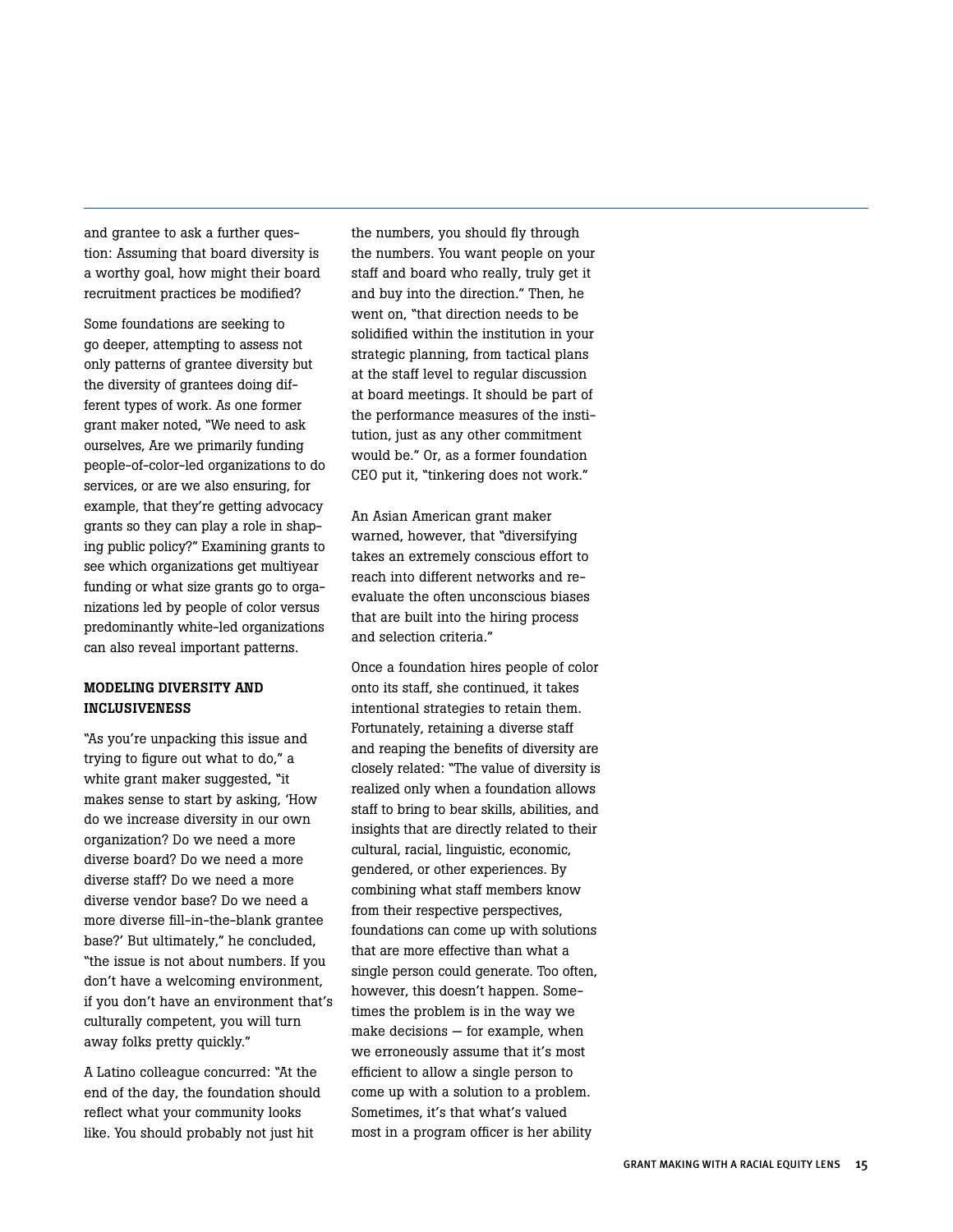to present grants in a way that appeals to the board of directors." Program staff who "spend time building relationships in the community and are highly regarded by grantees" may find that those efforts gain them little recognition or reward within the foundation.

#### Reviewing proposals

A few foundations have built racial equity questions into the scoring systems they use to screen proposals. "We established a criterion that makes up about 25 percent of a grant seeker's overall score," said one foundation executive. "The criterion requires that the organization work for or benefit communities that experience oppression or discrimination and have that as part of their analysis."

Some foundations have gone farther and struggled explicitly with how to interpret what's in a grant proposal. As a program officer at a foundation with a major commitment to racial equity observed, "We often get proposals that are very weak in their discussion of racial equity, then find that the organization is actually using a racial equity lens in interesting ways." This sort of disconnect makes sense, she contended, if grant makers remember that "foundations rarely ask organizations to talk about racial equity in a proposal. It's not surprising that so few are good at it."

Keeping that larger issue in mind, the foundation searched for ways to ask grant seekers about racial equity that would encourage organizations to describe both their thinking and their practice. "Now," she explained, "instead of asking, 'What's your racial equity analysis?' we ask, 'How does

your thinking about racial equity inform how you develop and implement programs?'" As a result, she observed, the foundation is doing a better job of assessing proposals and at the same time learning more about the actual practice of racial equity and how it is evolving.

#### Communicating consistently

Foundations with a strong racial equity commitment routinely scan their communications, especially their websites and annual reports, to ensure that they're communicating clearly and sensitively about race and ethnicity. In fact, just about everything a foundation does — from gathering information from a prospective grantee to publishing a report on a completed project — has powerful communications potential.

To be effective, a foundation's message on racial equity should reflect a commitment that is clearly understood and demonstrated across the entire organization. As one grant maker warned, "unless a foundation takes the time to create value statements, the focus tends to be on political correctness" rather than real objectives. "Without dissecting what you mean" by racial equity, said another, "you can't communicate."

Others argued that, bottom line, a foundation's commitment to racial equity needs to be demonstrated at the top. The white former CEO of a West Coast community foundation explained what it took to get the message across: "I basically put myself on the line and said to the board, staff, donors, grantees, vendors, and other stakeholders that we were going to lead on this issue. I spent years pushing it. It was not easy, nor was I always success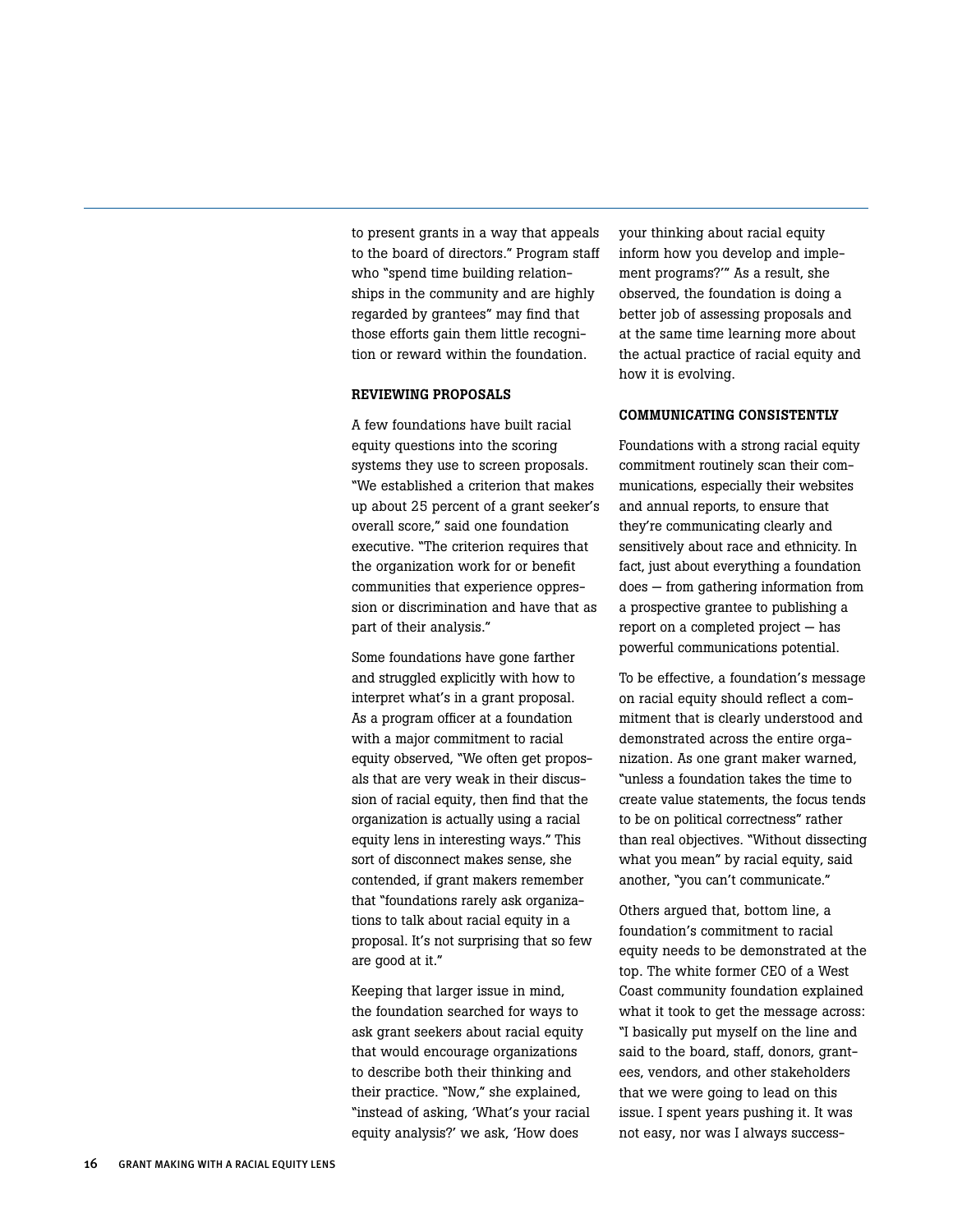ful. But, by the time I left, the foundation had moved from being concerned about equity and inclusion to being committed to operating with a racial equity lens. That commitment was reflected in our board and staff."

#### Exercising community leadership

Bringing a racial equity lens to bear within a community or field is another way to make a difference. As the white director of a community foundation pointed out, "We have a lot of resources that go well beyond our grant making" — resources that include personal and institutional credibility and relationships.

His foundation has used those resources thoughtfully to change the racial equity picture in the city and region. For example, after commissioning research on community needs and developing recommendations, he and his staff presented the results to other local donors, especially corporate funders. "We started off with objective information," he recalled, "so it wasn't just me coming with my personal or professional bias toward this issue. What I brought to the table was an ability to push others in the community on what's important to their organization or corporation, what is it that they're trying to achieve. If I had gone in there and said, 'You know, here are 10 things that we think you ought to give to,' it wouldn't have worked. They would have shut down and said, 'You know what, that's great but it's not us.' I just had a twohour conversation with the leadership of a major corporation in town, and we talked about racial equity in a very direct way."

Others, including a consultant who advises foundations on racial equity issues, agreed that a foundation with a commitment to racial equity can make a genuine contribution by using its "convening power" to bring people together to talk about racial equity  $$ and even invite comments about what the foundation could do to be "a responsive community stakeholder one that supports the community being equitable and inclusive."

#### Collaborating with other **FUNDERS**

Some foundations have formalized their desire to expand racial equity grant making in their communities or fields by establishing funders' collaboratives that explicitly embrace racial equity principles and goals. A consultant who works frequently with foundations explained that joining a collaborative can be reassuring to grant makers or foundations new to the field of racial equity, since they "know they're in good company with other mainstream, respected funders. Being aligned with others allows them perhaps to take on risks that they may not have been able to on their own." A funders' collaborative can also be "a place to have discussion and ask difficult questions about racial inequities" in a field or community.

Yet one white grant maker cautioned that "collaborative grant making offers both pros and cons to someone who's newer to race grant making and less sure of themselves and their analysis. On the one hand, it can be a fantastic experience to join with others and eavesdrop on how such challenging issues are handled. On the other hand, "Instead of asking, 'What's your racial equity analysis?' we ask, 'How does your thinking about racial equity inform how you develop and implement programs?'"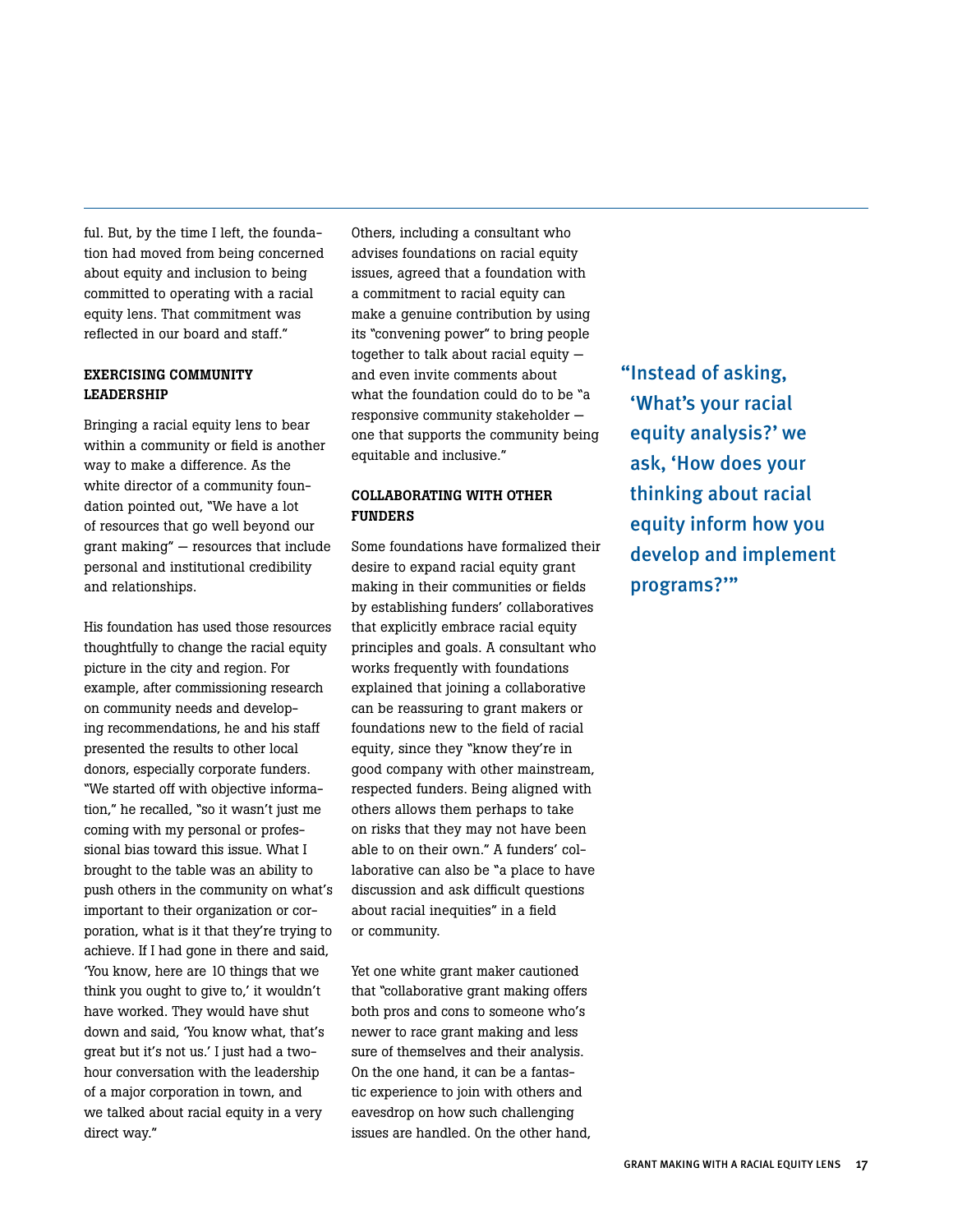there's a learning curve to this type of work, and a newer grant maker might easily feel overwhelmed and unsure of themselves, and therefore uncertain about how to contribute and explore, when grouped together with stronger voices on race."

Still, she thinks the opportunity to learn is too valuable to pass up: "All funders

need peers with whom they can honestly sort out their strategies and biases. The need is infinitely greater when the subject is race." As an alternative to a funders' collaborative (or, better yet, in addition to a collaborative), she endorsed the idea of developing joint projects and convening informal conversations about racial equity grant making on a regular basis.

#### **About the Philanthropic Initiative for Racial Equity**

The list of resources on the facing page was compiled by the Philanthropic Initiative for Racial Equity (PRE), our partner in developing this guide. Produced by and for foundations, the resources are intended to help grant makers learn more about how to apply a racial equity lens in particular aspects of their work. Check PRE's website (www.racialequity.org) for frequent updates to the list.

PRE is a national, multiyear project intended to increase the amount and effectiveness of resources aimed at combating institutional and structural racism in communities through capacity building, education, and convening of grant makers and grant seekers. Since its inception in January 2003, PRE has conducted numerous local, regional, and national events, through which it has engaged hundreds of foundation representatives (including program staff, managers, board members, and individual donors) in discussions of racial equity. Those discussions have yielded a wealth of new understanding about how an emphasis on racial equity can strengthen philanthropic efforts and advance foundations' overall mission. PRE is based in Washington, DC, and is a project of the Leadership Conference on Civil Rights Education, which works to increase public awareness about the need for strong civil rights and social justice policy. PRE gratefully acknowledges major funding from the Charles Stewart Mott Foundation, the W. K. Kellogg Foundation, the Ford Foundation, and the Annie E. Casey Foundation.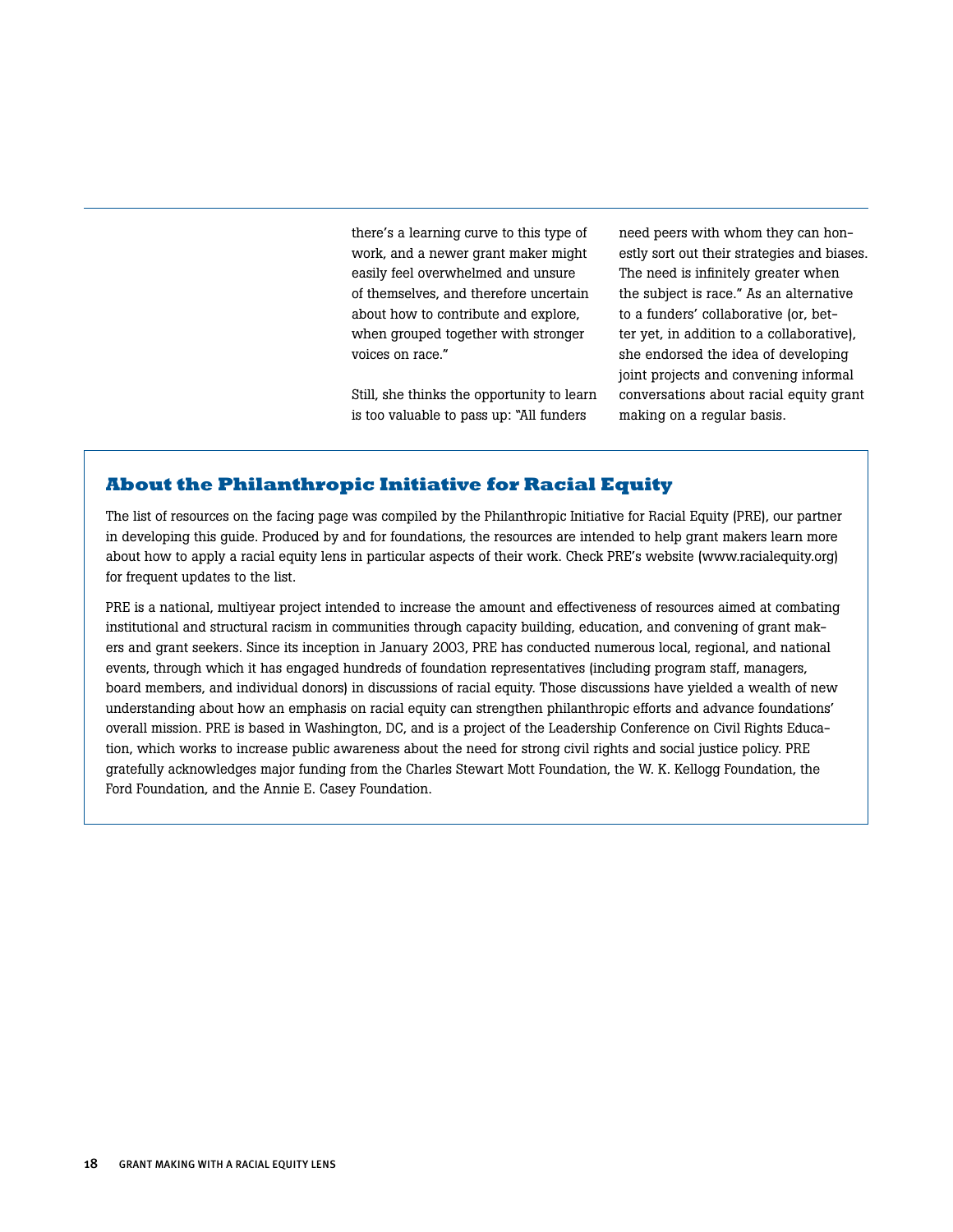#### **Racial Equity Resources**

#### INTERNAL DIVERSITY, INCLUSIVENESS, AND EQUITY

California Tomorrow and CCFY. *Leading by Example: Diversity, Inclusion and Equity in Community Foundations*. www.ccfy.org.

Community Foundations of Canada. *Building Bridges: A Tool for Engaging Diverse Communities*. 2006. www.cfc-fcc.ca.

Donors Forum of Chicago, Minnesota Council on Foundations, New York Regional Association of Grantmakers, and Northern California Grantmakers. *Building on a Better Foundation: A Toolkit for Creating an Inclusive Grantmaking Organization*. 2001. www.mcf.org.

Effective Communities. *Becoming a Catalyst for Social Justice: A Tool for Aligning Internal Operations to Produce Progress*. 2006. www.effectivecommunities.com.

Expanding Non-Profit Inclusiveness Initiative. *Inside Inclusiveness: Race, Ethnicity and Non-Profit Organizations*. 2003. www.denverfoundation.org

#### CREATING WILL OR MAKING THE CASE FOR A RACIAL EQUITY LENS

Annie E. Casey Foundation. *Race Matters Toolkit: "Is It About Race?"* (chart). 2006. www.aecf.org.

Community Foundations of Canada. *Diversity Scanning Tool for Community Foundations*. 2006. www.cfc-fcc.ca.

Effective Communities Project. *Moving Past the Silence: A Tool for Negotiating Reflective Conversations About Race*. www.effectivecommunities.com

Expanding Non-Profit Inclusiveness Initiative. *Inside Inclusiveness: Race, Ethnicity and Non-Profit Organizations*. 2003. www.denverfoundation.org

#### DEVELOPING RACIAL JUSTICE GRANT MAKING STRATEGIES

Applied Research Center. *Racial Justice Leadership Training Institute*. www.arc.org.

Annie E. Casey Foundation. *Race Matters Toolkit*. 2006. www.aecf.org.

Aspen Institute Roundtable on Community Change. *Project on Structural Racism and Community Building: Racial Equity and Society Seminars and Learning Forum*. 2004. www.aspeninstitute.org.

Effective Communities Project. *Choosing Promising Ideas and Proposals: A Tool for Giving that Closes the Gaps*. 2006. www.effectivecommunities.com.

#### MEASURING EFFECTIVENESS

Applied Research Center/Philanthropic Initiative for Racial Equity. *Racial Justice Grantmaking Assessment Tool* (Piloted in 2007; final version available in 2008. Contact Villarosa@racialequity.org for information.)

Effective Communities Project. *Choosing Promising Ideas and Proposals: A Tool for Giving that Closes the Gaps*. 2006. www.effectivecommunities.com

#### COMMUNICATING WITH A RACIAL EQUITY LENS

Annie E. Casey Foundation. *Race Matters Toolkit*. 2006. www.aecf.org.

Center for Social Inclusion, a Project of the Tides Center for the Kirwan Institute. *Thinking Change: Race, Framing, and the Public Conversation on Diversity.* 2005. www.diversityadvancementproject.org

Hunter Cutting and Makani Themba-Nixon. *Talking the Walk: A Communications Guide for Racial Justice*. 2003. www.akpress.org.

Source: Philanthropic Initiative for Racial Equity (PRE), www.racialequity.org.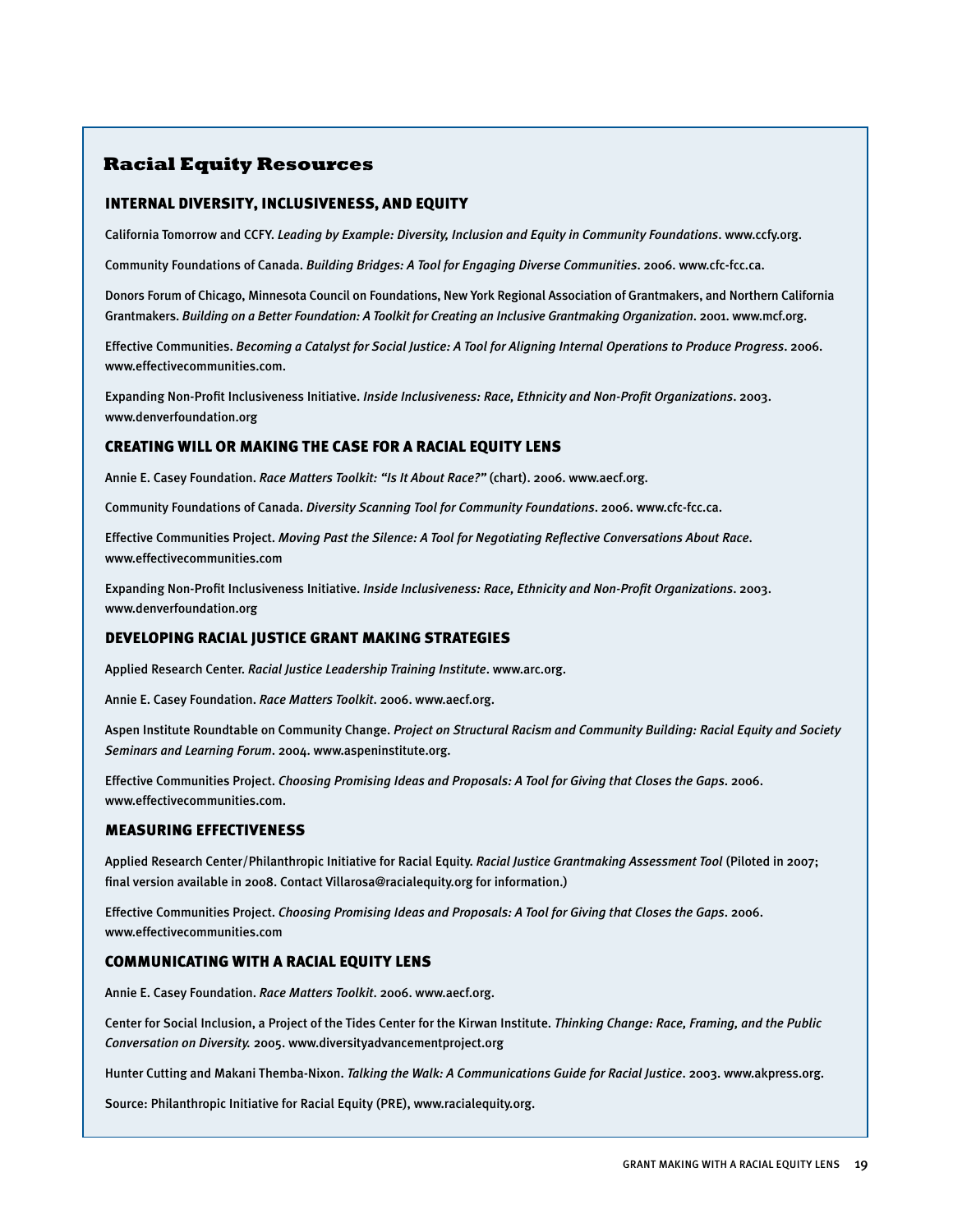## Three Foundation Tools for Activating a Racial Equity Lens

How does a foundation make racial equity a priority — and do it consistently? One approach is to introduce policies that get people thinking and talking regularly about race and ethnicity through activities such as collecting diversity data from applicants or, at a deeper level, discussing diversity objectives with grantees. For a more systemic approach, foundations may create tools that encourage reflection on racial equity when considering program strategy.

The tools shown here demonstrate what three foundations have done to establish routines that help everyone get on the same page and build a common understanding and practice. Although not a recipe for racial equity grant making on their own, tools like these (and others listed on page 19) can promote explicit discussion of race — an important first step, said many grant makers, in taking up a racial equity lens.

## **Table for Collecting Diversity Data**

#### THE San Francisco Foundation

More and more foundations are routinely collecting data on the diversity of current and prospective grantee organizations an activity that invites exploration even if it doesn't necessarily lead to explicit racial equity grant making. The San Francisco Foundation, for example, asks organizations intending to apply for funding to supply information on the race or ethnicity of people to be served by the project they have in mind, people served by the organization as a whole, and the organization's staff and board. The data inform the application process and help the foundation keep current with the diversity of the local nonprofit sector and its constituencies.

|                        | # people<br>served by<br>project | % people<br>served by<br>project | # people<br>served by<br>organization | % people<br>served by<br>organization | # people<br>on staff | # people<br>on board of<br>directors |
|------------------------|----------------------------------|----------------------------------|---------------------------------------|---------------------------------------|----------------------|--------------------------------------|
| RACIAL / ETHNIC        |                                  |                                  |                                       |                                       |                      |                                      |
| African American/Black |                                  |                                  |                                       |                                       |                      |                                      |
| <b>Asian American</b>  |                                  |                                  |                                       |                                       |                      |                                      |
| Hispanic/Latino        |                                  |                                  |                                       |                                       |                      |                                      |
| <b>Native American</b> |                                  |                                  |                                       |                                       |                      |                                      |
| Pacific Islander       |                                  |                                  |                                       |                                       |                      |                                      |
| White (Non-Hispanic)   |                                  |                                  |                                       |                                       |                      |                                      |
| Other                  |                                  |                                  |                                       |                                       |                      |                                      |
| <b>TOTAL</b>           |                                  |                                  |                                       |                                       |                      |                                      |
| <b>GENDER</b>          |                                  |                                  |                                       |                                       |                      |                                      |
| Female                 |                                  |                                  |                                       |                                       |                      |                                      |
| Male                   |                                  |                                  |                                       |                                       |                      |                                      |
| Transgender            |                                  |                                  |                                       |                                       |                      |                                      |
| <b>TOTAL</b>           |                                  |                                  |                                       |                                       |                      |                                      |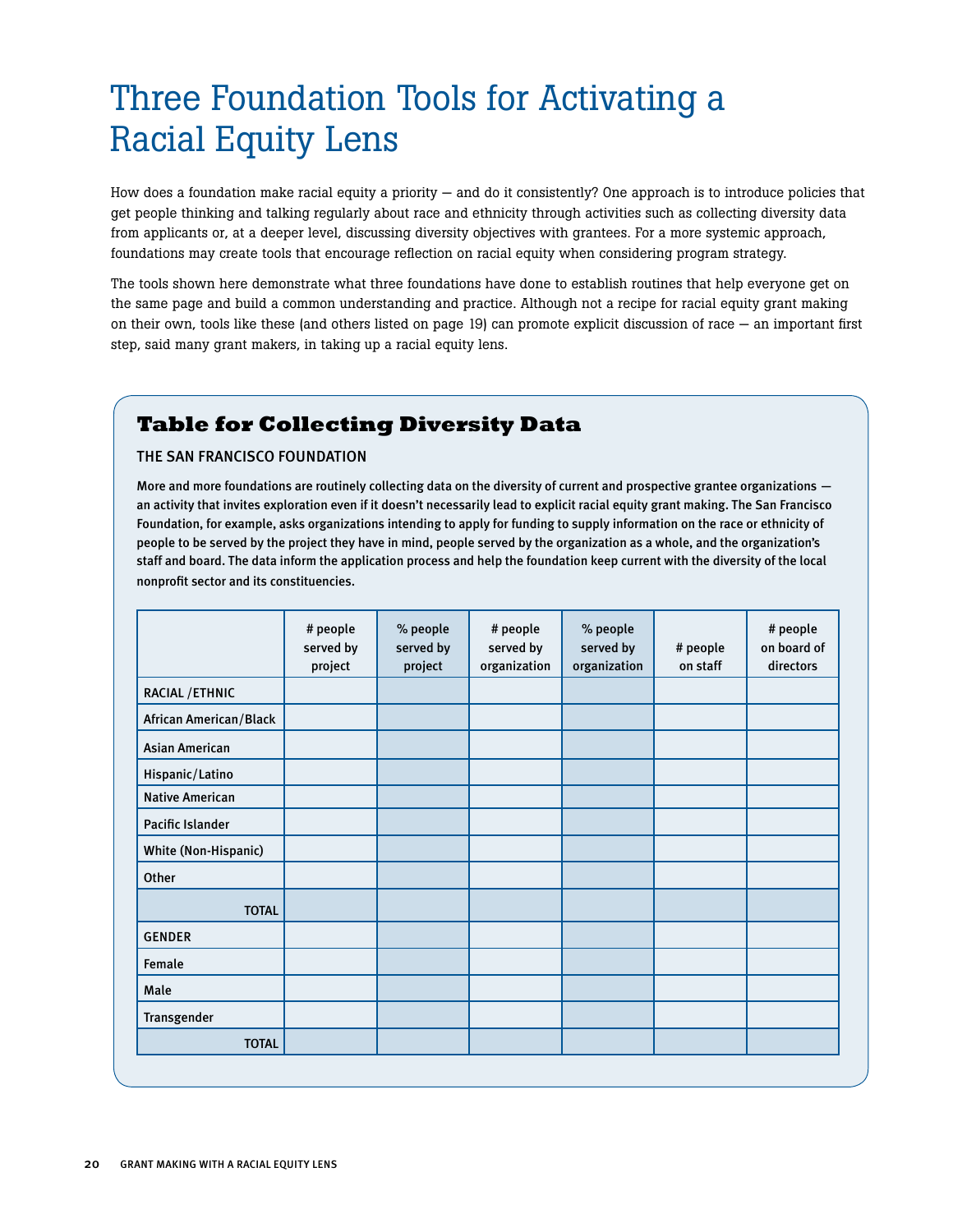### **Protocol for Discussing Diversity with Grantees**

#### Ford Foundation

The Ford Foundation articulates its commitment to diversity in terms of the quality it seeks to achieve, both in desired results and the "talent pools" from which it draws. In reviewing proposals, program staff work through a set of open-ended questions with potential grantees on a case-by-case basis to clarify the connection between diversity and quality. Grant makers may also take certain steps, including providing additional support, to help grantees meet diversity goals.

#### Questions for discussion

- $\blacksquare$  What forms of diversity (gender, racial, cultural, religious, immigrant/refugee background, linguistic, etc.) do you think are important for strengthening the quality of the work proposed and why? Does your organization's staff and governance reflect this diversity?
- $\blacksquare$  How do you propose to draw upon diverse perspectives in the community or field that the proposed work will serve?
- $\blacksquare$  What diversity challenges does your organization face in its work overall?
- $\blacksquare$  What progress has your organization made to increase its diversity in the last two to three years?

#### Menu of support strategies

- Establish specific goals for increasing the representation of underrepresented groups in the organization's board or staff
- $\blacksquare$  Ask the organization to form a project advisory committee that better represents underrepresented groups
- $\blacksquare$  Make a linked grant to an organization that better represents underrepresented groups to promote its participation and involvement in the project
- **Provide support for staff and board recruitment activities designed to** improve the diversity of the organization
- $\blacksquare$  Work with other grant makers supporting the organization to establish expectations and support work to improve the diversity of the organization
- Condition subsequent grant payments on progress toward diversity goals
- $\blacksquare$  Involve senior foundation leadership in discussions with the organization to highlight the importance of diversity and the inclusion of underrepresented people in foundation-funded work

### **Racial Equity Programming Check-up**

#### Annie E. Casey Foundation

To build a commitment to racial equity into their work, grant makers at the Annie E. Casey Foundation routinely rate aspects of their programming for alignment with the foundation's overall commitment to eliminating disparities in children's well being. The ratings help the foundation develop thoughtful policies, which in turn enable staff to design programs and make individual grants that address racial and ethnic disparities.

*On a scale from 1 to 7, please indicate the extent to which you agree with each statement:*

- We have *access to data* on racial/ ethnic disparities to guide our work and investments in this area (that is, the data on relevant indicators of well being are broken out by race).
	- 1 2 3 4 5 6 7
- There is an explanation and/or *theory of change* regarding disparities specific to the intent of grant making in this area.
- 1 2 3 4 5 6 7
- Our grant making in this area incorporates *investment strategies* that address disparities specifically based on the theory of change (for example, close the gap, gap plus, race-based strategies, etc.).

1 2 3 4 5 6 7

■ Our grant making includes *performance measures* to determine how well our investments are addressing racial disparities. (Please list the performance measures used.)

1 2 3 4 5 6 7

- Our grant making includes *people* (grantees, TA providers, etc.) with specific skills or experience in reducing disparities. (Please list who they are.)
	- 1 2 3 4 5 6 7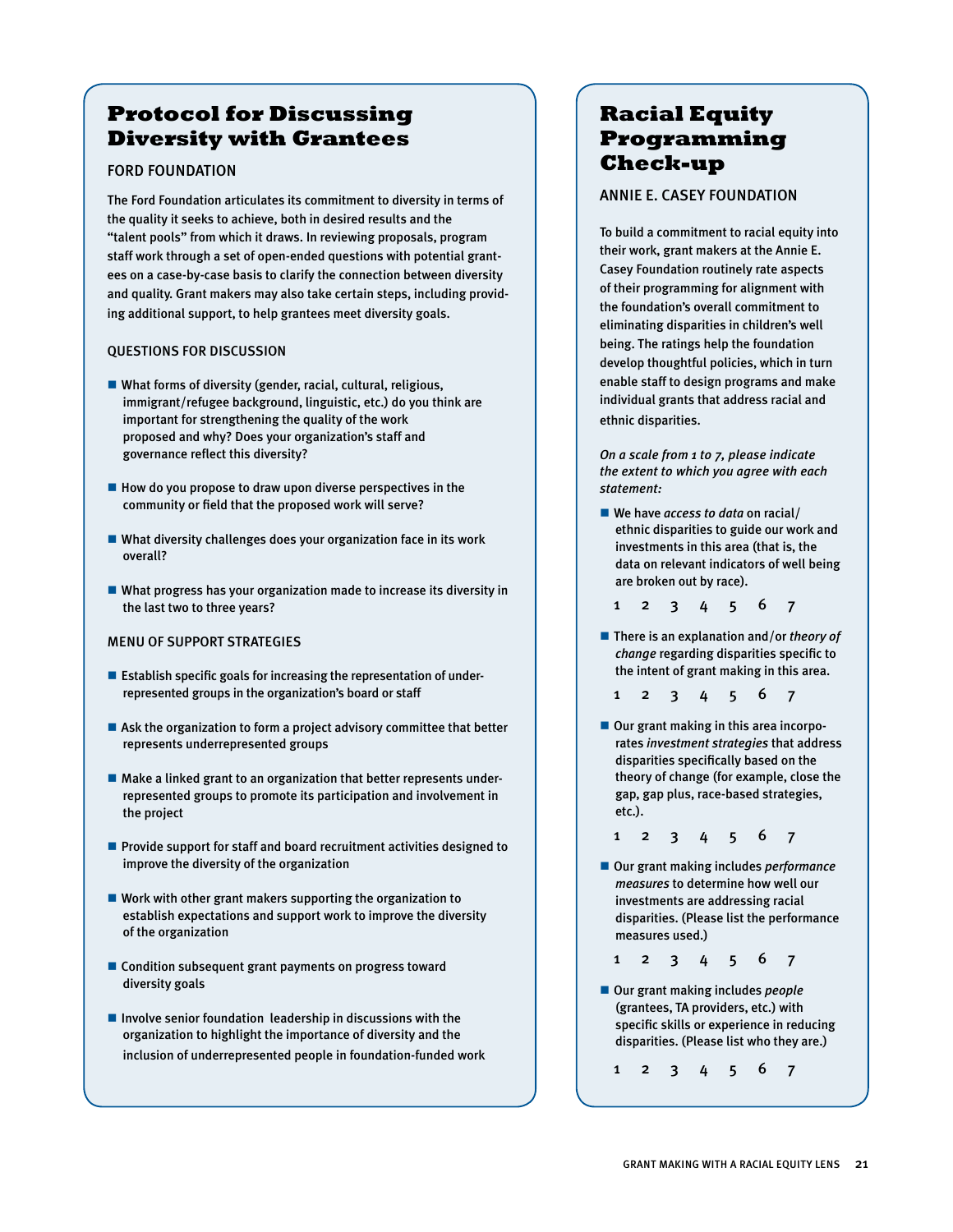## **Looking Inward: Using a Racial Equity Lens Inside Your Foundation**

Whether you're hoping to introduce a racial equity commitment or sustain one, encouraging people inside your own foundation and on its board of directors to think deeply about racial equity can be challenging, grant makers said. Their universal advice was to ground the work continuously in the foundation's explicit goals and priorities. Or, as an African American grant maker suggested, try to "engage your institution in a conversation about what you are trying to achieve programmatically and the role race plays in preventing that outcome."

How have grant makers gotten the conversation started with colleagues and board members? How have they kept it going, even when the process seems slow and incremental? And how have they built from talk to understanding to real commitment? Here are their words of advice.

Don't look for "one size fits all" solutions. "Remember that a foundation is made up of people with many different roles and responsibilities," urged one grant maker. "They are at different levels of readiness to use a racial equity lens." She learned this lesson while working with an internal committee responsible for developing a new program area focused on race relations and racial justice. "We knew that we wouldn't be successful unless our committee members had a chance to establish shared experience and language around issues of race and racial justice," she recalled. "We also knew that whatever we did would need broader institutional support in order to move forward."

Committee members attended a training session together, then used the

shared language and ideas they had gained to develop activities relevant to each sector of the foundation. For example, they prepared a special session for the board, in which the directors viewed a video (the committee chose excerpts from Anna Deveare Smith's *Twilight*) and participated in a discussion afterward. For administrative and financial staff, the committee focused on promoting community events and dialogues where their concerns as local community members could be identified and addressed.

Bring the outside in. Some grant makers have brought in outside perspectives to inform the internal discussion. For example, a Latina grant maker involved in developing a program to increase the engagement of women of color in public policy advocacy recalled that she and her colleagues learned a lot at the beginning by holding a series of "listening sessions," in which women activists around the country shared their ideas and concerns with the foundation. Once the foundation decided to create a new program, it invited women of color from the listening sessions to serve on a steering committee to develop and oversee it.

As this example illustrates, structured input and leadership from communities of color can be an important element both in planning new work and in keeping ongoing work on course. Another grant maker concluded, "Foundations can talk about racial equity until they're blue in the face, but they have to find ways to bring perspectives of communities of color into their thinking and decisions if they really want to make a difference."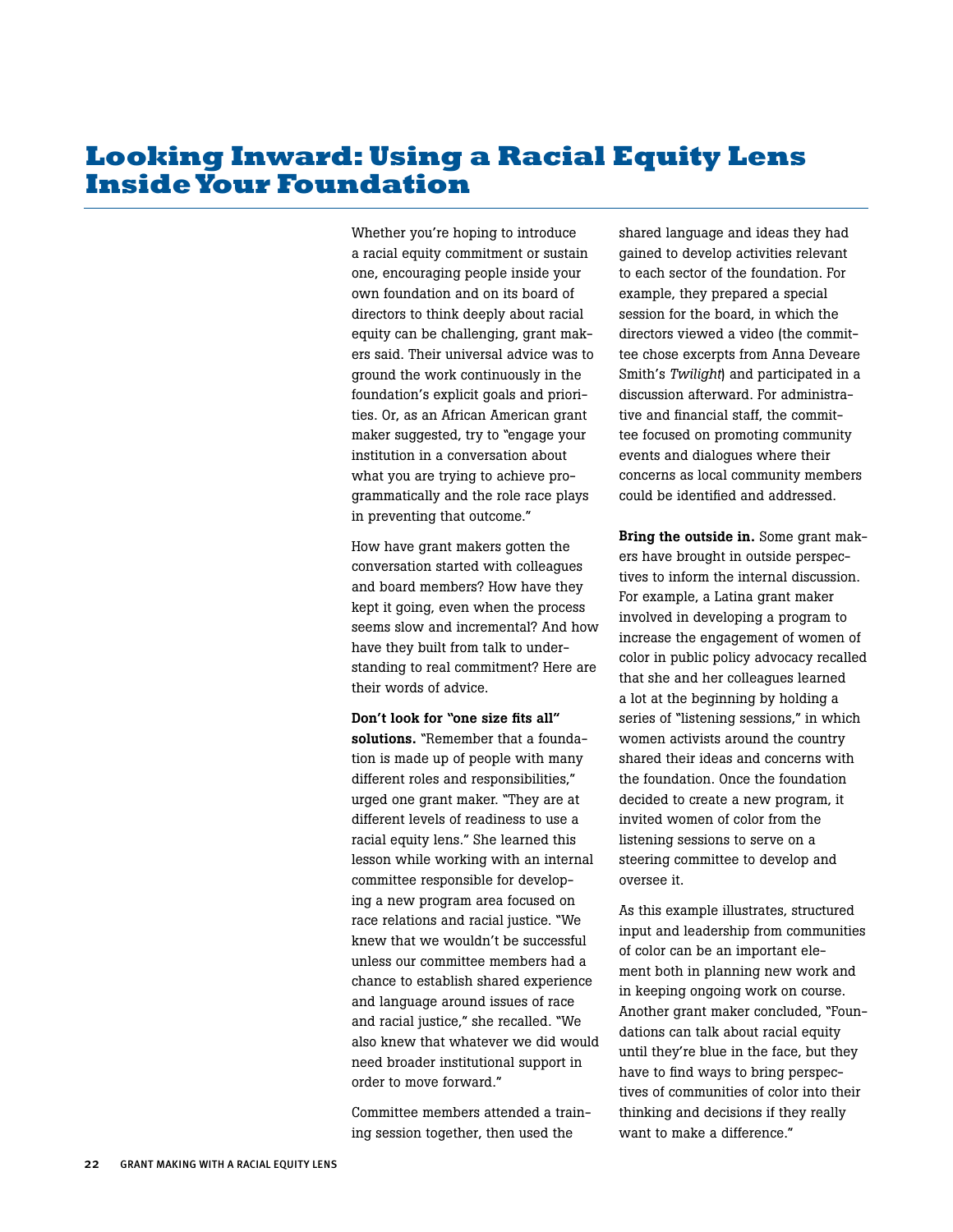#### Frame the strategic opportunity.

Grant makers told of various ways to make the case for a racial equity lens. For many, the process began with evidence from an existing or emerging program area.

One program officer described her success in moving her foundation to expand its reproductive rights commitment to include the emerging field of reproductive justice. Most reproductive rights funding was going to predominantly white-led organizations that focused on resisting attacks on abortion rights. At the same time, a small but growing movement of women-ofcolor-led organizations was focusing on reproductive justice issues, such as the right to affordable health care, the right to have children, and freedom from sexual violence and abuse.

The white women on the foundation's board of directors were not closely connected to women-of-color reproductive justice issues and organizations. In addition, some board members argued that funding reproductive justice organizations would "take attention away from pro-choice efforts." Others were concerned that investing in a small number of tiny organizations would have little impact.

The program officer addressed these challenges by drawing on external expertise to present an analysis of women of color as central, not marginal, to the field and frame a strategic role for the foundation. First, she brought in a series of respected speakers to help make reproductive justice issues familiar and compelling to the board. Second, she presented a solid rationale for funding reproductive rights as "smart and strategic":

that abortion rights work would be strengthened by connecting it to broader issues and growing constituencies. Finally, she argued that their small foundation could make little difference in the mainstream world of reproductive rights but could have a disproportionate impact by leading the way in supporting women-of-color organizations.

Create space for learning. Because racial equity is such a charged issue, grant makers often need to create opportunities to explore issues of racial equity with each other. Ideally, those should be structured so that they can eventually seed larger institutional investments in racial equity.

One grant maker recounted the process by which an internal affinity group ultimately emerged as an institutional catalyst: "A number of black program officers, including myself, were feeling uncomfortable about the capacity of our foundation to understand black families in our overall commitment to families. We wanted the foundation to look at issues of black families in terms of race, class, culture, and power, so we started to work together to bring in speakers who could frame the issues in that way. Our meetings were also an open space for candid conversation. Other staff of color began to join us. Later, when the foundation's strategy moved toward place-based community change work, our group was in a strategic position to influence the institution in a more formal way."

An African American grant maker at a regional foundation found that expressing concerns of her own led to structured discussion within her foundation. It began, she said, when "We started to work together to bring in speakers who could frame the issues. . . . Our meetings were also an open space for candid conversation."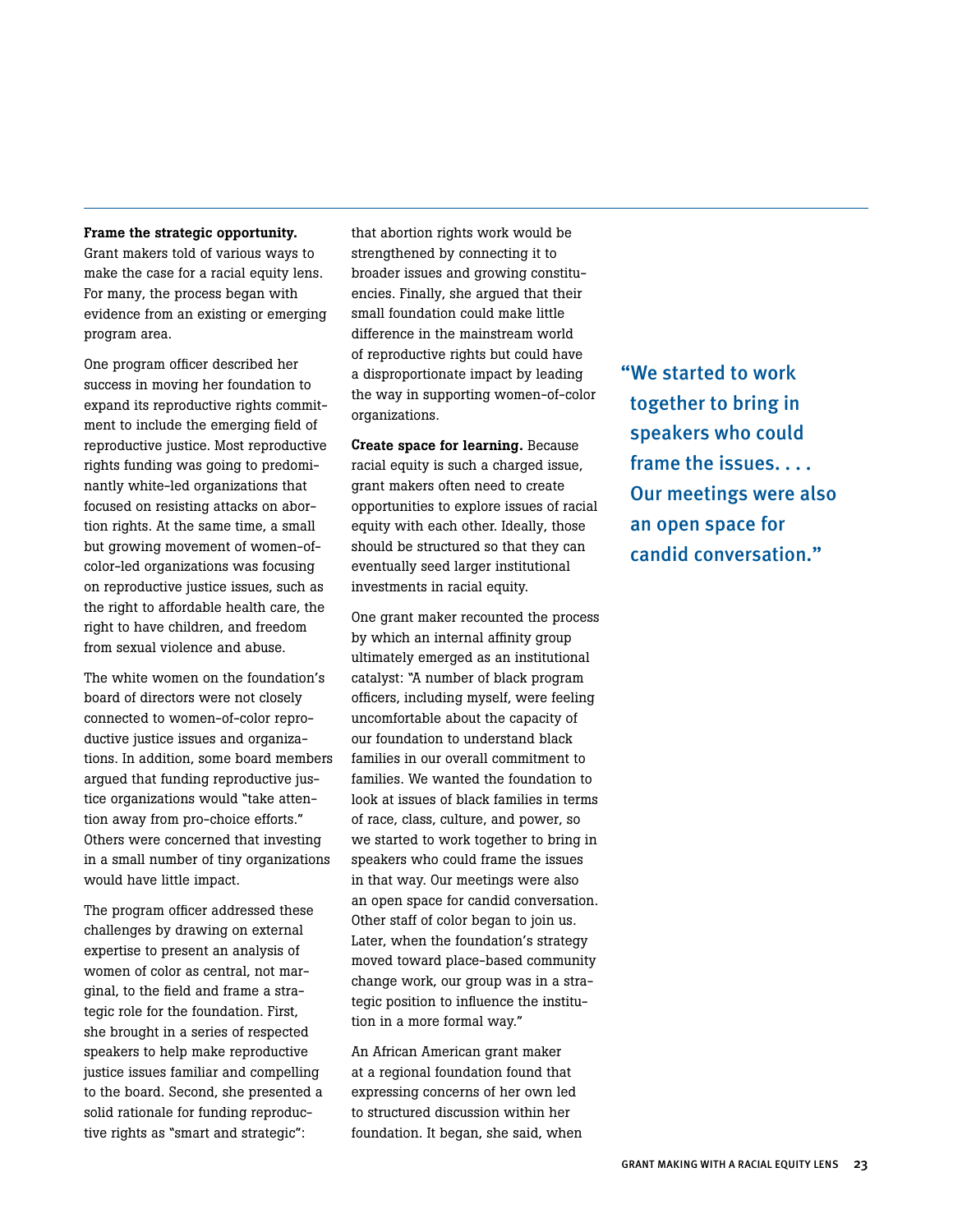she decided to explain to her white supervisor that she had been disturbed at a foundation-sponsored theater fundraiser to see that all the characters played by women of color were in supporting roles: "I'm tired of being in settings that are supposedly 'for all women,' but they're not." At first, her boss "couldn't understand and seemed totally put off by what I was saying. The conversation sort of grew from there, and we ended up developing a staff dialogue on what worked and didn't work in the show. As it turned out, a woman of color donor also raised concerns, so there ended up being a focus group on it that included our board chair."

Some people look to colleagues in other foundations. As another African American program officer described, "I sent out a memo to an affinity group and said, 'I'm having a hard time bringing diversity and racial equity into my portfolio. Are you?'" The memo sparked several conversations, through which she identified allies in her field with whom she can now strategize.

Yet several grant makers noted that people of color can be particularly vulnerable within their foundations if they become known for raising racial equity issues. "In particular," said one grant maker, "we saw that the person identified as leading the racial equity committee would get marginalized." His foundation's committee therefore established protocols to safeguard individual staff — for example, specifying that the chair must rotate every two years. At another foundation, a committee on racial equity was jointly chaired by two members of the program staff, one white, one a person of

color. As other grant makers of color cautioned, it's important not to be a lone voice — or "to be seen as predictable, with only one note to play."

Interpret grant guidelines from a fresh perspective. Because a racial equity lens reveals new ideas, new forms of work, and new networks, it can prompt foundation staff to rethink their funding guidelines and criteria. For example, an African American grant maker who inherited grants for work in sustainable agriculture found that few grantees were focusing on equity issues. Foundation resources were not reaching new sectors, such as the fastgrowing population of Latino farmers. Moreover, it appeared that a narrow interpretation of the foundation's guidelines was excluding work in communities of color and limiting impact in the field. "I realized I needed to expand how we were thinking about the field," she recalled.

She began to examine the foundation's guidelines for ways to broaden their application. She found, for example, that the foundation generally funded groups organizing for policy change at state, regional, and national levels — a practice that had the unintended effect of disqualifying many people-of-colorled groups, which tended to work at a more local level. The foundation's board approved a change to allow grants to be made to local groups if they showed an interest in engaging with state, regional, and national networks and if their engagement would diversify the field. She also saw that the foundation's definition of "policy" work might be expanded beyond traditional legislative advocacy. Using a new, wider definition, the founda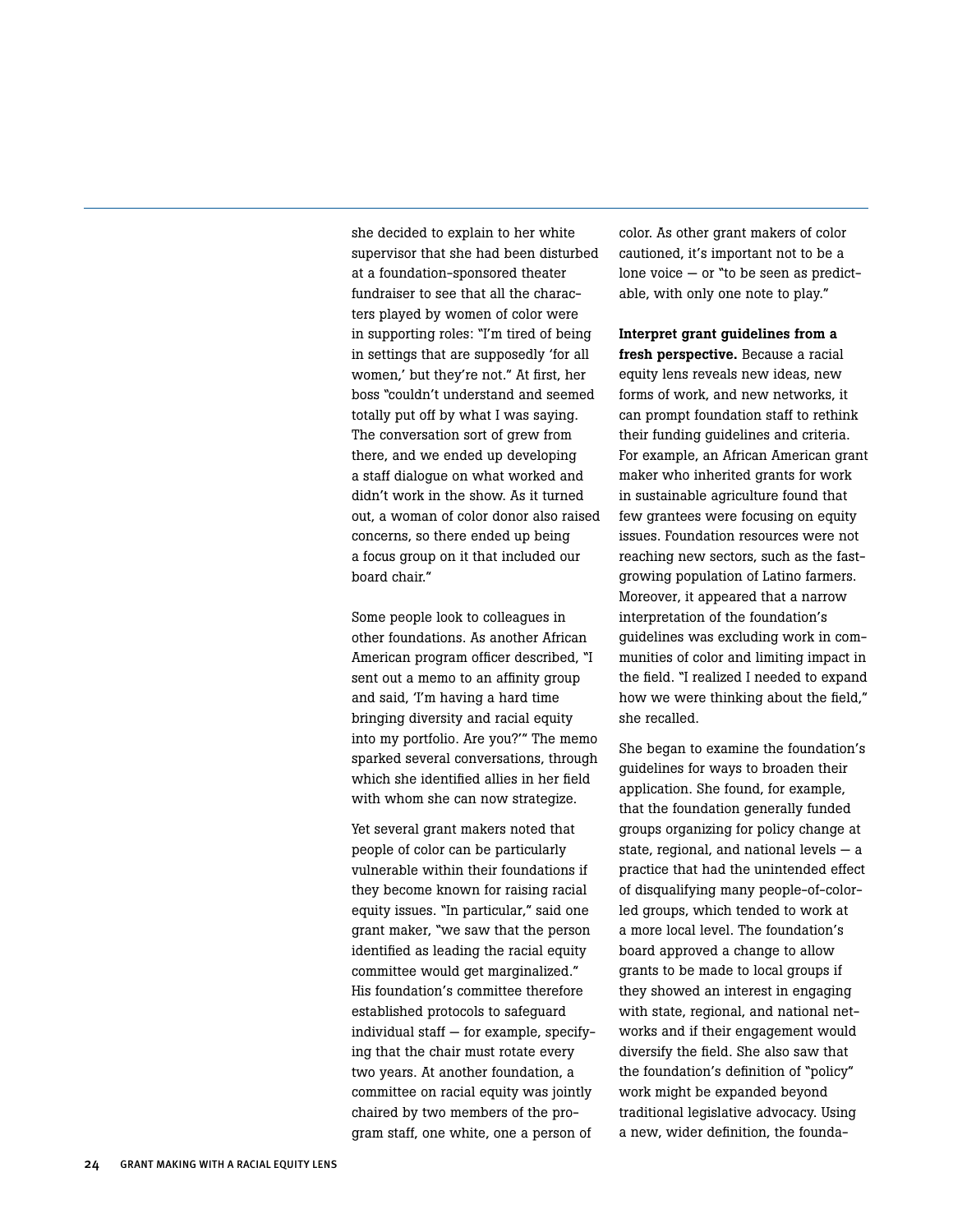tion now funds projects such as a Latino farmworker group that promotes a social justice label certifying fair prices for farmers and decent wages and conditions for workers. "That," she concluded, "was a type of 'policy' work I might not previously have been looking for."

#### Respond (don't react) to resistance.

Most people who try to advance the cause of racial equity grant making inside their foundations run into resistance at some point. Sometimes the pressures are overt. For example, a woman of color who was introducing a racial equity lens into her foundation's arts programming recalled meeting with the board members of another foundation. At one point, "one of the trustees leaned over and said, 'When is this whole multicultural thing going to blow over so we can get back to the business of making good art?'" The question was insulting, she felt, yet she answered with an explanation: "Multiculturalism is a reality. Demographics tell the story. It's not going to blow over."

More often, the pressures are subtler. A grant maker at a family foundation described an ongoing, candid, but occasionally tense dialogue between the foundation's staff and board during the first few years of a new youth development program with an explicit racial equity lens.

The program got its start in a planning process that involved "listening closely to what communities said their problems were. We heard a lot about discrimination" and how it was affecting young people's sense of their own chances of failure or success. Conversations with "the more activist, analytic, and policy-focused youth organizing groups" revealed that they had come to believe that it was important, in working with youth, to "take the burden off individual young people by widening the political analysis to a more systemic one." Based on those conversations, the foundation articulated and adopted a racial equity agenda built on a "set of values consistent with the core American values of equity, fairness, inclusion, and involvement in decision making."

Over the next several years, the board raised questions about "some of the analysis that was put forward by our grantees, which struck them as incendiary and difficult." Board and staff talked through those concerns as they arose — and kept funding the organizations. As a result, the board's commitment grew, and the foundation is considering adding racial equity criteria to its grant guidelines.

How did the conversation move so far? First, the grant maker suggested, "I'm not sure we would have been as effective within the foundation if we had put our own perspective out front and center very powerfully rather than trying to elicit the perspectives of grantees." Second, he and his colleagues were often mindful of a need to "proceed in ways that the board would be able to experience as successful."

Resist the temptation to stay under the radar. Given the challenges and complexities of applying a racial equity lens, it's not surprising that grant makers may resort to "under the radar" tactics. Looking back on her own experience as a program officer, one Latina foundation president said, "I stretched my portfolio to bring in

"We launched a program on grassroots leadership that I knew would bring people of color in the door in ways we hadn't ever done before."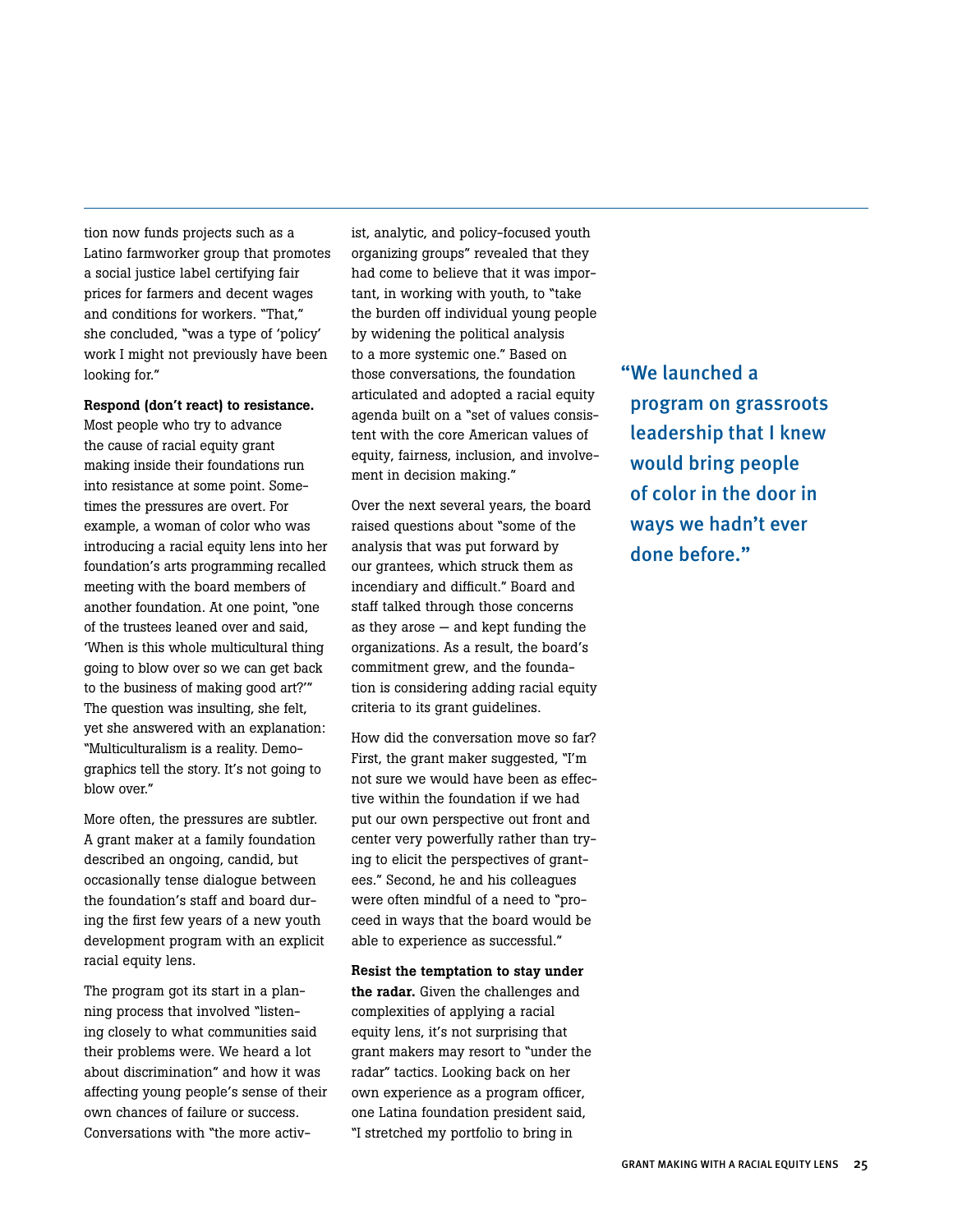"The fact that a foundation says 'Race is important' provides real leverage."

people-of-color organizations, but I never told the board what I was trying to do. My intention was to get money out the door, not to change their thinking. When I left, things just snapped back into place." Today, she advises program officers to be explicit but also "very practical. You need to present clear evidence that a focus on race will help your foundation be effective."

Although many grant makers have encountered clear resistance when they tried to address racial equity issues explicitly, more often the pressures were subtler. "Most people don't actually know what they think on race," observed an African American philanthropic consultant, "and most foundations think they've already got a racial equity lens." That view can block progress, or it can be an opportunity: "The fact that the foundation says 'Race is important' provides real leverage that you can use to move them in a different way."

Staying under the radar can sometimes mean foregoing valuable support. One foundation president described

his experience: "At our foundation, we launched a program on grassroots leadership that I knew would bring people of color in the door in ways we hadn't ever done before. I've been quietly achieving my goal of diversity, but I've only now begun to make those goals explicit. Now that I've explained them directly to my board chair, it turns out that he supports the vision."

Look for natural allies. For one grant maker, the turning point in getting the board interested in racial equity came when he recruited a younger board member to serve on a planning committee. "We provided her with a set of readings on structural racism," he remembered, "and it just blew her away. She's an accountant, so she was very sensitive to numbers. She couldn't believe what she was reading. She knew a lot about the longstanding effects of poverty, but the research opened her eyes to a structural analytic framework. She might have been particularly open because she's 10 or 15 years younger than most of our board members. She's living in a world with greater cross-race comfort."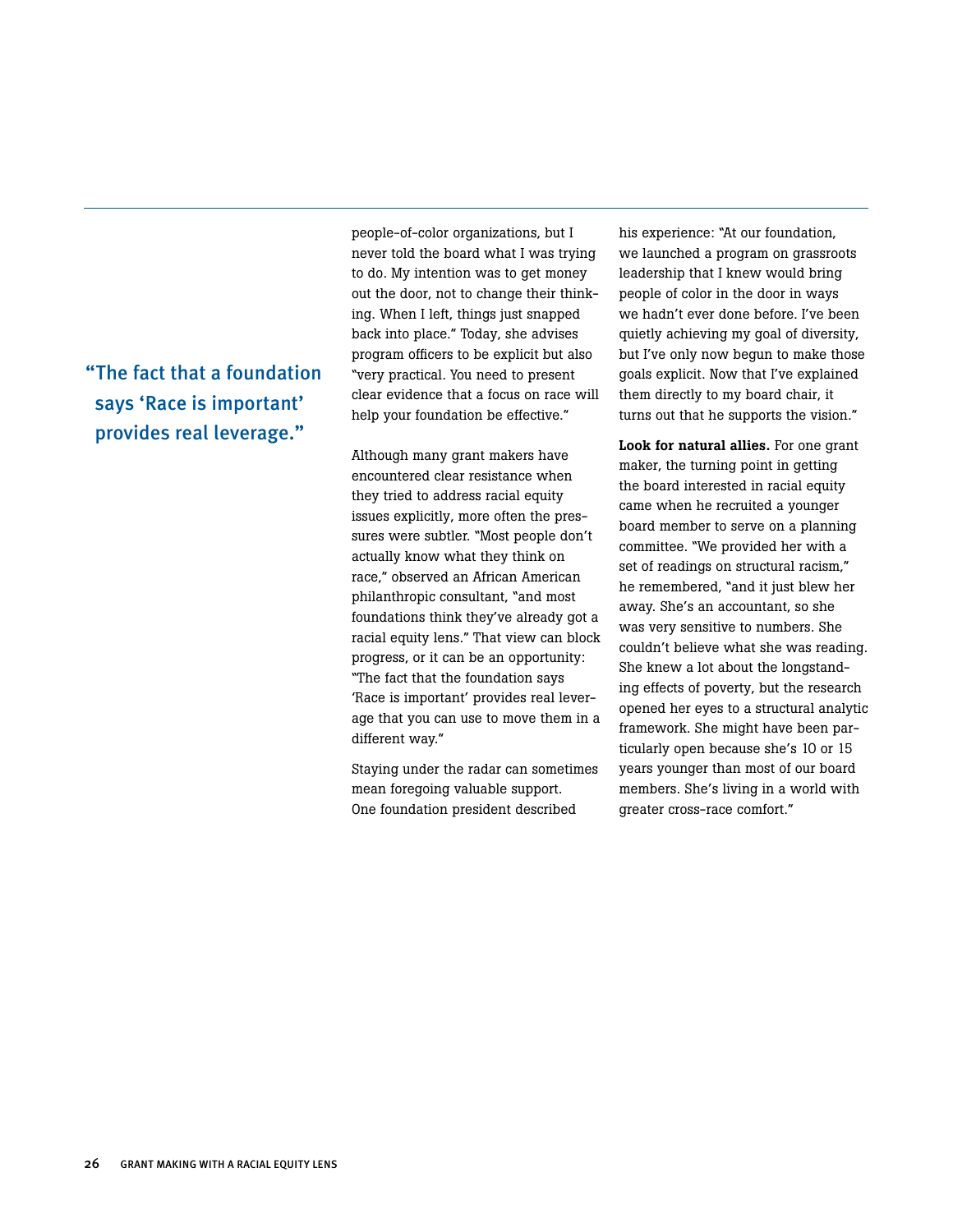## **Questions to Ask Inside Your Foundation**

#### About your foundation's own policies and practices

- How is a commitment to racial equity reflected in our mission, vision, goals, and workplans?
- How diverse is our own staff? How about our executive leadership and board? Are we doing enough to establish or maintain a diversity of voices inside the foundation?
- Is our staff experienced in talking about race? If not, what internal staff development might strengthen our ability to discuss issues of race and act on racial inequities?
- Do we have criteria and policies in place to assess the racial and ethnic diversity of grantees? Do we have protocols for discussing the role of racial equity in shaping their organization priorities? What data do we gather about the race/ethnicity of their boards and staff? What do those data tell us, and are we doing enough to respond?
- What do we know about the racial and ethnic diversity of our contractors and suppliers? Do those relationships reflect our commitment to racial equity?
- How can we ensure that we stay open to new ideas and diverse voices? Do we have criteria and policies in place that seem race neutral but may be barriers to potential grantees of color?
- Are foundation staff assessed and rewarded for their ability to connect with diverse grantees and community members?
- How should our commitment to racial equity be reflected in the foundation's own performance measures? What should the foundation be held accountable for?
- If we're a community foundation, how do we celebrate and support philanthropy by people of color?

#### ABOUT YOUR GRANT MAKING STRATEGY

- $\blacksquare$  What might racial equity look like in the arenas where we work?
- How could a racial equity lens strengthen our own understanding of the problems we're trying to address? How could it strengthen the understanding and practice of grantees? What quantitative data would help clarify the problems that matter to us?
- How is our grant making strategy responsive to demographic changes in our community?
- Are we consciously asking if there are racial disparities in the arenas where we work? If so, why do they exist? Do our strategies align with our reasoning about the disparities? Are they targeting the right problems?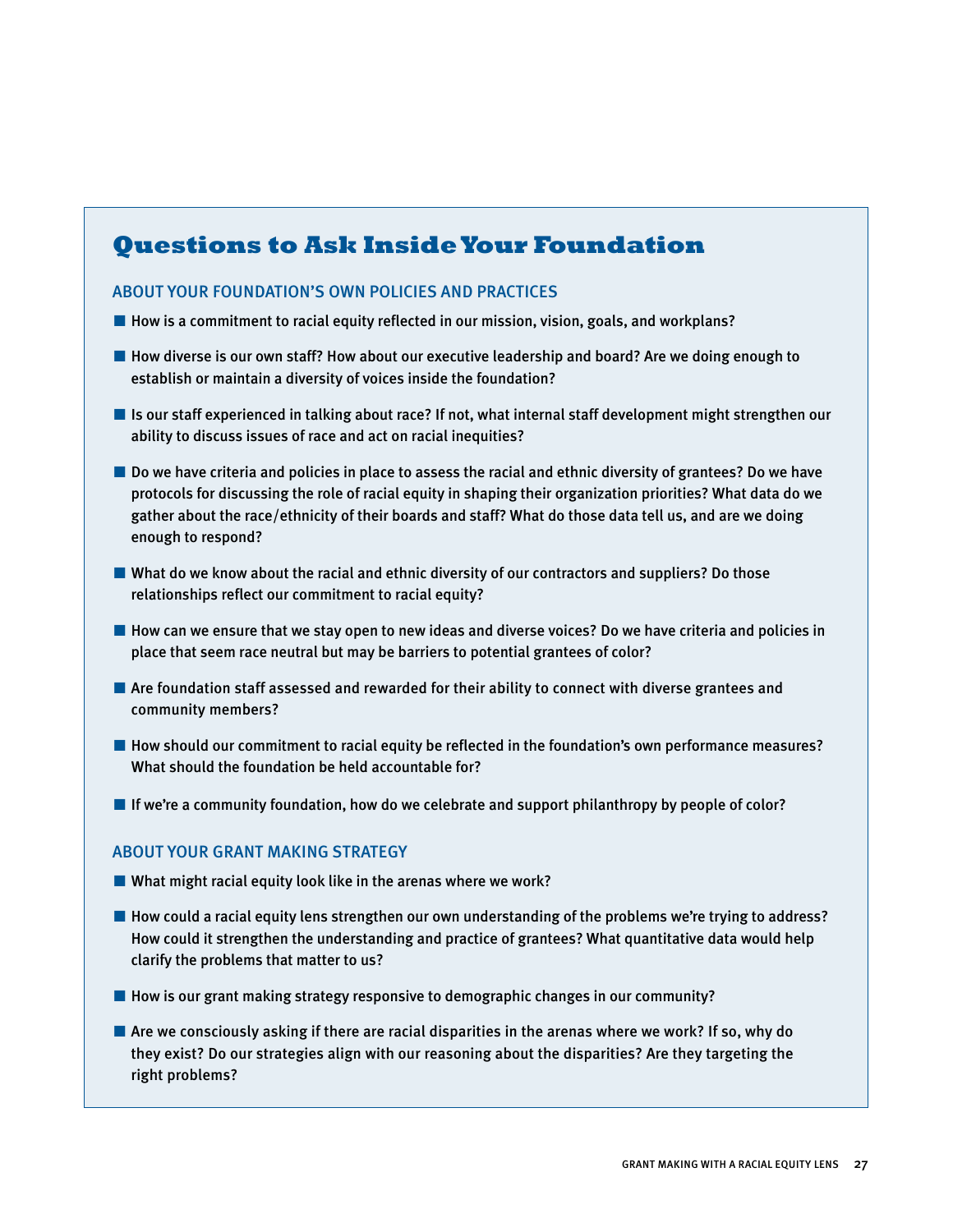## **Ways to Use This Guide**

We hope this guide will be a useful starting point for conversations that help grant makers, foundation executives, trustees, grantees, and other colleagues understand how racial and ethnic disparities affect programmatic goals. In particular, we hope that reading and discussing the guide together will lead to clearer policies and more systemic approaches to grant making with a racial equity lens. Recognizing that conversations about race and racial disparities can often be challenging, we offer a few suggestions for getting started with discussion, inquiry, and planning:

- Check your assumptions. We all use a racial lens whether we chose to or not, so why not do it consciously and well? Ask yourself: When was the last time I checked my own lens for acuity? Can I articulate my views on racial disparities and the factors I believe contribute to them? Can I engage colleagues in discussion? Read through the PRE collection of resources on page 19 to select materials, speakers, or consultants to help you and colleagues improve your skills. Check out *Peers Suggest* at www.grantcraft.org for recommended readings and videos related to racial equity. Invite colleagues to read or watch them together asking, What does this mean for our foundation's grant making?
- Look "upstream" at past grant making decisions. In a staff meeting or retreat, choose a core program or activity and ask what impact a racial equity lens might have had on its design. Would you have chosen different strategies, grantees, or intended outcomes? What hurdles might you have encountered along the way? How could they have been managed?
- Borrow tools and adapt them to your context. Pick a program and try using the Annie E. Casey Foundation tool on page 21 to see if additional information or strategies might improve its effectiveness. Ask: Do we need to know more about the role of race or ethnicity in the problem we're trying to address? What could we learn and what data could we collect to sharpen our perspective?

Or take a look at The San Francisco Foundation and Ford Foundation diversity tools. If your foundation already collects diversity information, ask if you're using it well to promote racial equity. What strategies do you use to help grantees increase the quality of their work by increasing their diversity? Try analyzing data from several key grantees over time or looking at data from grantees in a particular field to learn more about diversity and its implications for programs.

- Share the guide with your trustees. A foundation's board of directors may want to read the guide and discuss the ideas that stand out for them. To prepare for the possibility that they'll want to learn more or adjust policies to make the foundation more conducive to using a racial equity lens, read and discuss *Questions to Ask Inside Your Foundation* on page 27.
- Organize a discussion with other funders. Using the guide as background reading, convene a conversation about racial equity grant making and its potential impact on thinking and practice within your field or community. What does a racial equity lens tell you about the problems you are seeking to address as funders? How might it change your priorities? Does it suggest new opportunities for collaboration?
- Open up conversation with grantees and other constituents. Host an informal meeting with grantees or others working in your community or field; send them the guide in advance. Ask them: If your foundation was planning to adopt an explicit racial equity lens, how would it affect their own strategies? In what ways could your foundation better support the use of a racial equity lens in their organization and in their field? Do they know of other partners, including funders, who share your interest?
- Look beyond your usual networks. Using a racial equity lens might mean getting ideas from new people and funding organizations you haven't worked with before. For a quick overview of strategies that can help you broaden your network and diversify who you know and what organizations are on your radar, see *Scanning and Networking* in GrantCraft's *A Closer Look* series at www.grantcraft.org.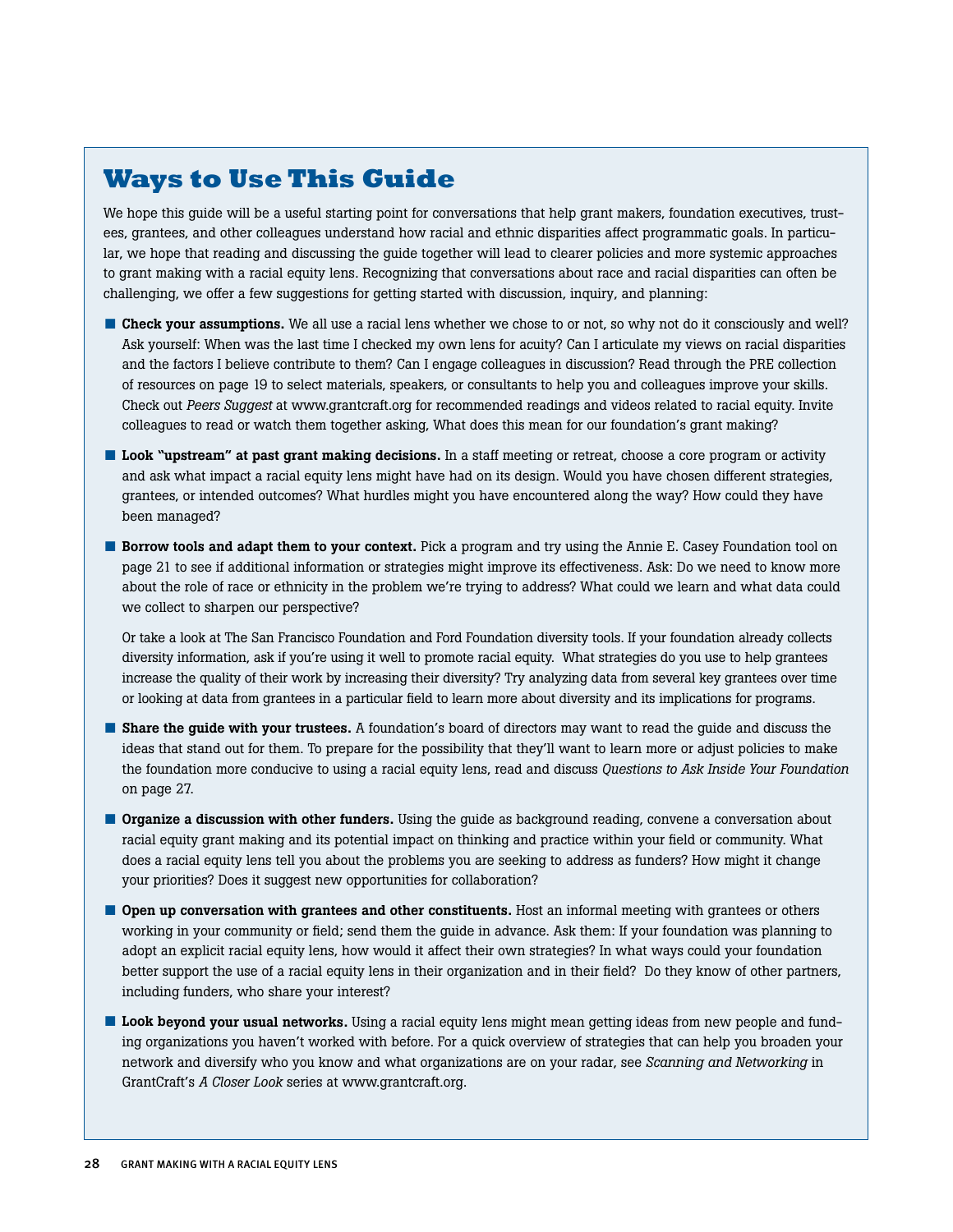#### ACKNOWLEDGMENTS

We thank the grant makers and grantees who generously shared their experiences and insights, and all those whose contributions of time, talent, and perspective have helped to make this guide possible.

Leticia Alcantar Susan Batten Ignatius Bau Anne Beal Evette Cardona Hedy Chang Jean-Paul Chaurand John G. Couchman Todd Cox Shelley A. Davis Quinn Delaney Michelle DePass Cyrus Driver Gaye Evans Tierney Fairchild Marjorie Fujiki Linetta Gilbert Sara Gould Deborah Harrington Loren Harris

Soya Jung Harris Taryn Higashi Mike Howe Larry Jacob Barbara Klugman Bart Lubow Irma McClaurin David Nicholson Maggie Potapchuk Elizabeth Theobald Richards Sara Rios Kimberly S. Roberson Tara Sandercock Rinku Sen Robert Sherman Jael Silliman Alvin Starks Chris Sturgis Roberta Uno Luz Vega-Marquis

Mia White Maya Wiley Margaret Wilkerson Richard Woo Kolu Zigbi

Akonadi Foundation Appalachian Community Fund Applied Research Center The California Endowment Annie E. Casey Foundation Marguerite Casey Foundation Center for Social Inclusion (CSI) Chicago Foundation for Women The Commonwealth Fund Community Foundation of Greater Greensboro East Bay Community Foundation Ford Foundation

Greater Kansas City Community Foundation Headwaters Foundation for Justice MetisNet Charles Stewart Mott Foundation Ms. Foundation for Women Jesse Smith Noyes Foundation Open Society Institute Lucille Packard Foundation for Children's Health Polk Bros. Foundation Russell Family Foundation The Saint Paul Foundation The San Francisco Foundation Social Justice Fund - Northwest Surdna Foundation Woods Fund of Chicago

Underwriting for this guide was provided by the Ford Foundation and the Charles Stewart Mott Foundation.